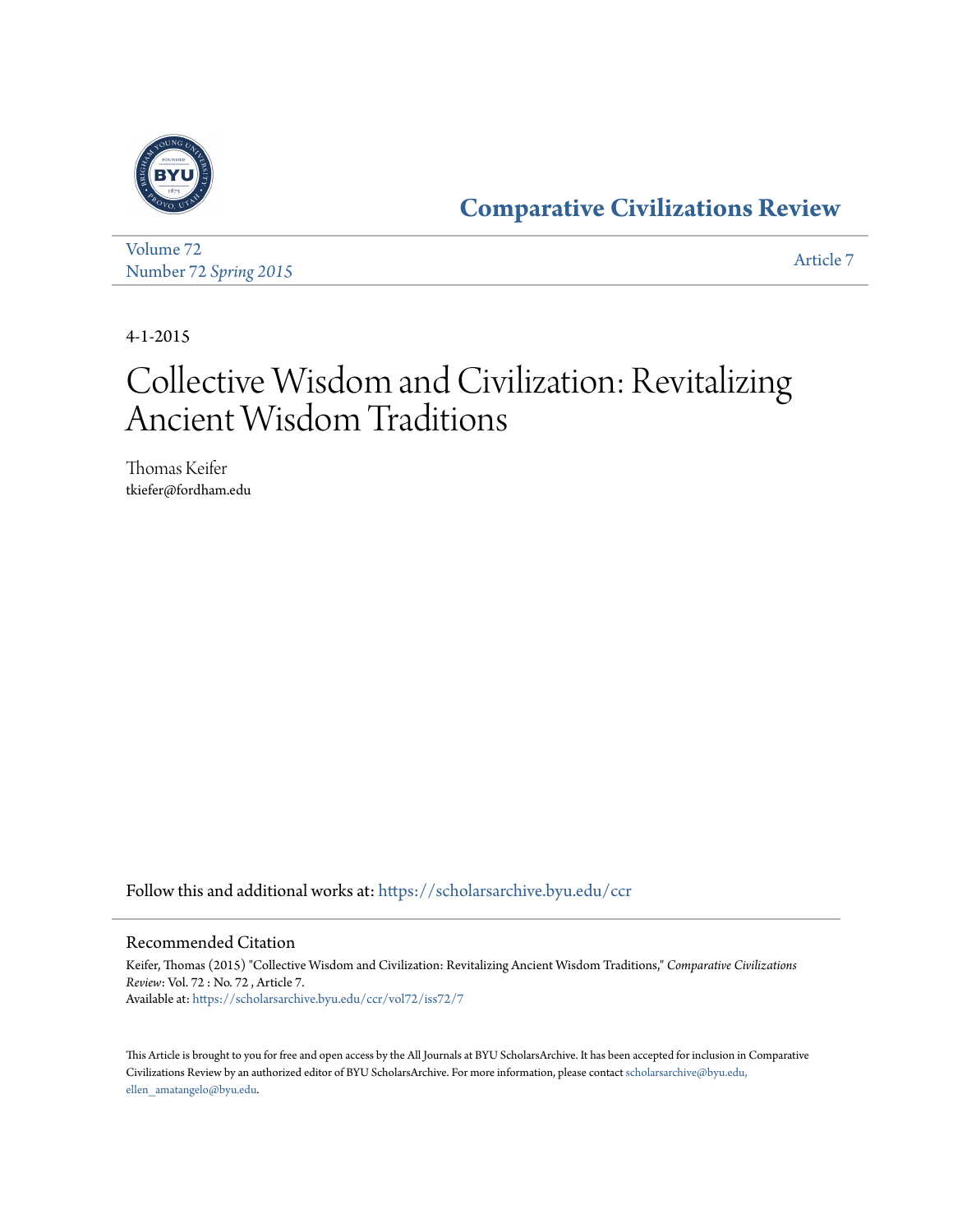## **Collective Wisdom and Civilization: Revitalizing Ancient Wisdom Traditions**

Thomas Kiefer tkiefer@fordham.edu

## **Introduction**

Our question is: can collective wisdom save civilization? On one rendition this question is rather straightforward and can be empirically answered. For if 'collective wisdom' is understood as the collective knowledge of a society or culture and 'civilization' is associated with a certain level of social or technological advancement, then our question concerns whether collective knowledge can help create or maintain certain kinds of social structures or technologies, certain levels of urbanization or kinds of civil infrastructural technology.

Characterized this way, the answer to our question is an obvious, and perhaps trivial, "yes." But both 'collective wisdom' and 'civilization' have alternative definitions, which render our question less trivial and more important, though more difficult to answer.

'Collective wisdom' may not refer merely to the collective knowledge of a particular society or culture, but can refer instead to wisdom understood as a collective interpretation of human experience, of what kind of intellect, knowledge, experience, and judgment is required to live a good and successful human life as such.

'Civilization,' although often associated solely with certain levels of social and technological advancement, can also refer to the moral status and level of development of an action or individual as when we refer to specific actions or persons as "civilized" or "uncivilized" in a distinctly normative moral sense.<sup>1</sup> To be 'civilized' in an individual moral sense is what Aristotle called to be *eleutherios,* to have the individual disposition to be concerned with virtue (*arētē*) in both thought and action as the result of proper education and habituation<sup>2</sup>

With these alternative definitions, our question becomes: Can collective interpretations of human experience, interpretations of the thoughts and skills required to live a good and successful human life as such, create or maintain individual dispositions to be concerned with virtue?

 $1$  Of course, the social and technological senses of 'civilization' also lend themselves to normative uses, which served as a basis for some peoples and nations to deem less developed ones as inferior and able to be mistreated (or forcefully reformed).

<sup>2</sup> See Terrance Irwin's translation of Aristotle's *Nicomachean Ethics*, 1999, p.331 (cf. 1179b5-10).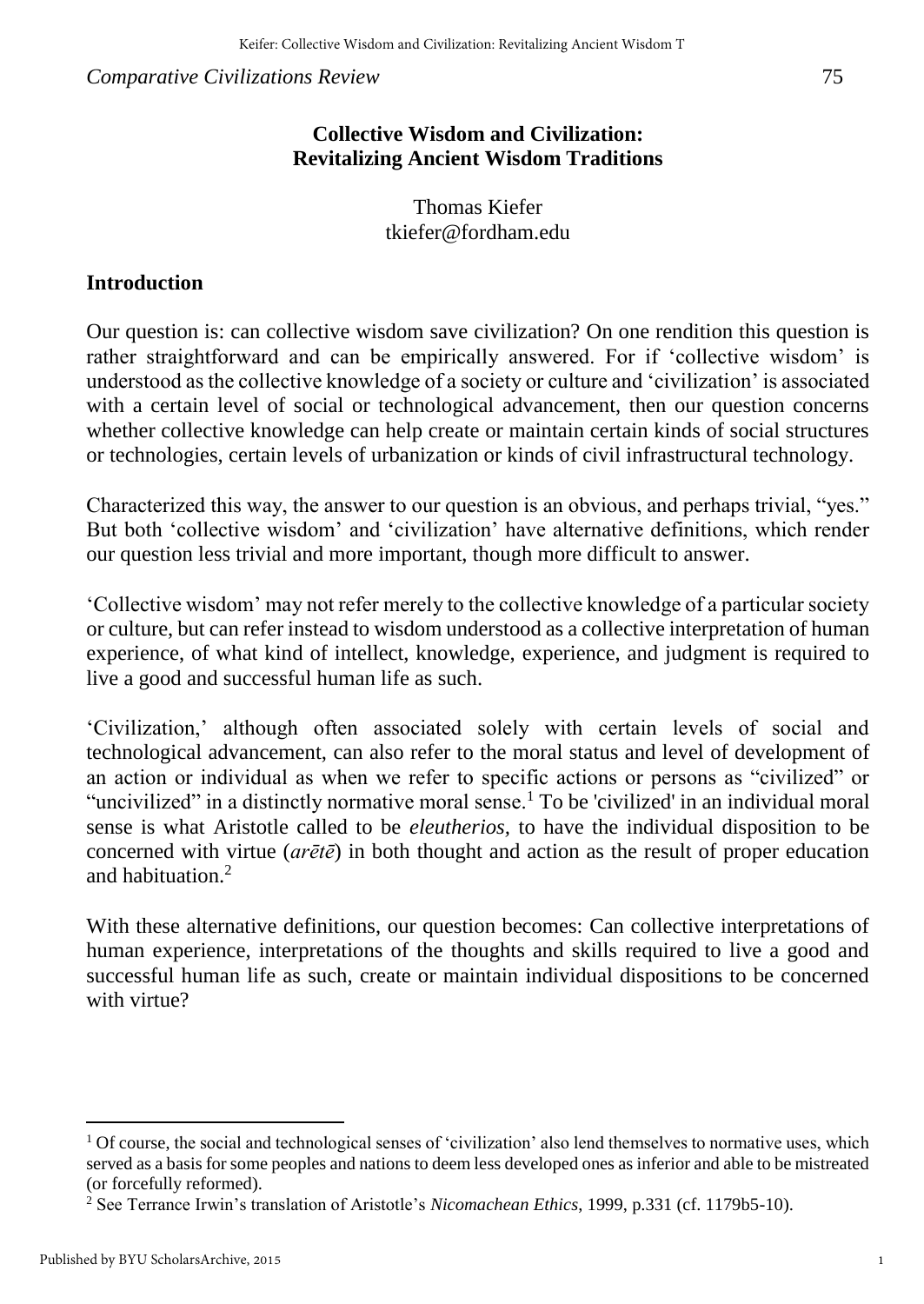This essay is an attempt to answer our question thus formulated. I argue that, in one sense, yes, collective wisdom *can* save civilization. But in a more important sense, collective wisdom should be understood as a *form* of civilization, as the result and expression of a moral civilizing-process that comes about through the creation and transmission of collective interpretations of human experience and the concomitant skills to be developed.

Collective wisdom traditions function in this manner by providing an interpretation of what it means to be human and what thoughts, skills, and actions are required to live a successful human life at the most general level of analysis. Collective wisdom can have a civilizing effect on individuals, and indirectly on societies, by providing a type of orienting theoretical and practical framework for understanding the proper relationship between the self, others, and the world. Such traditions in effect provide a "blueprint" for the successful human life as such, by providing guidance on thought and action, on what is appropriate to think, feel, desire, and do in theoretical and practical contexts.

A wise individual will be a 'civilized' individual in this moral sense, an individual who is properly habituated and educated so as to now reflectively endorse and desire thinking and acting in morally civilized ways.

However, this understanding of collective wisdom and civilization is in many ways today controversial and met with justified critiques and skeptical criticisms. To defend this way of approaching and answering our question against these critiques, I turn first to ancient wisdom traditions from civilizations in ancient India, China, and Greece as paradigms for understanding exactly how collective wisdom can achieve the end of civilizing humanity. Based on this analysis, I sketch the outlines of a revitalized wisdom tradition able to civilize individuals today. But any such tradition must be updated to reflect the advancement of modern natural science and to meet the demands of living in our diverse, pluralistic, and globalized world.

## **Ancient Wisdom Traditions**

The term 'ancient wisdom tradition' requires explicit definition. By 'ancient wisdom traditions' I mean what we would call today the ethical-philosophical-religious traditions that developed across various ancient cultures during the so-called "axial age,"<sup>3</sup> approximately 800 BCE to 200 BCE.

 $\overline{a}$ 3 This is a term popularized by the philosopher Karl Jaspers in the early 20th century to reflect the radical changes in thought that occurred in several places around the globe in this period.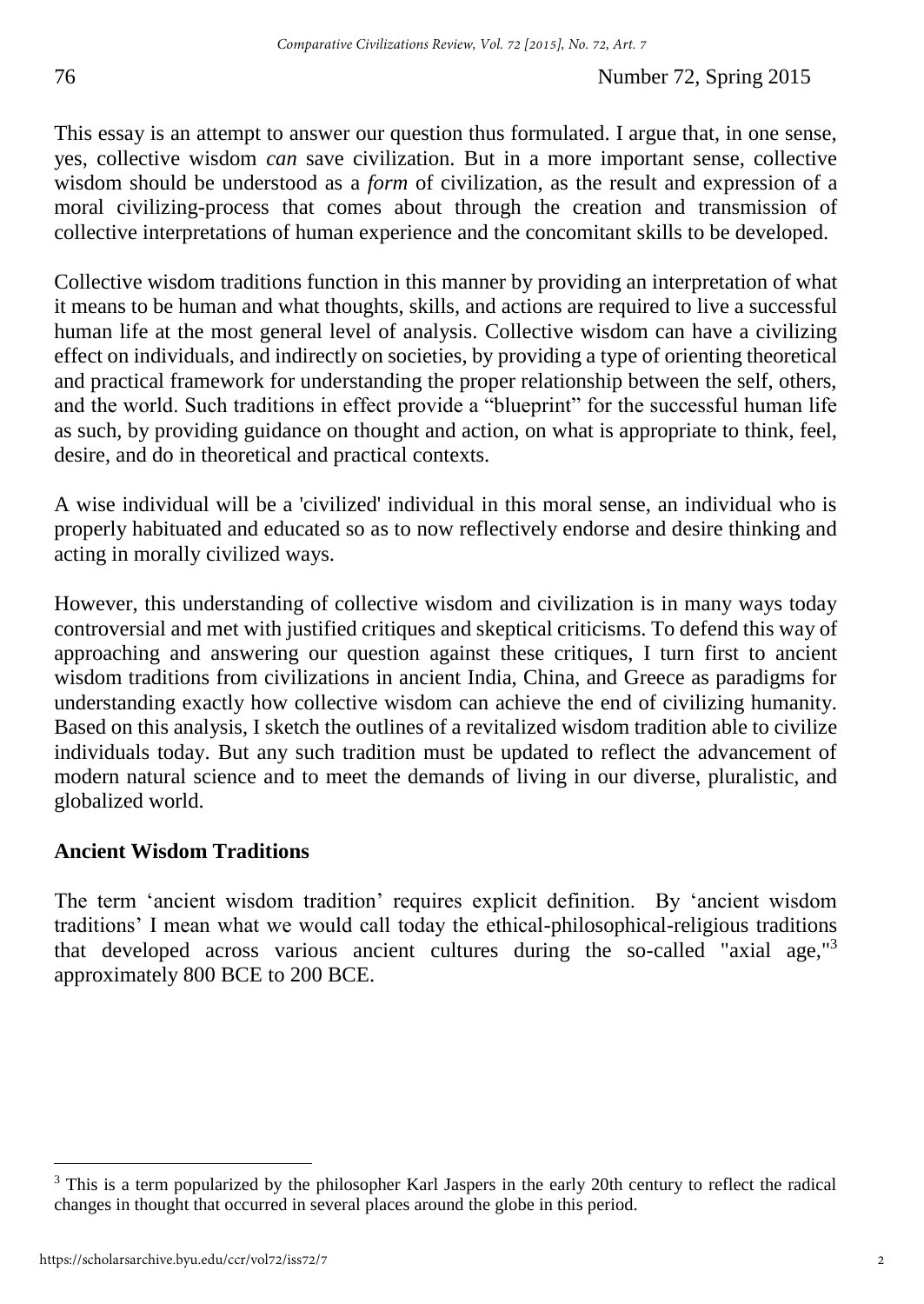This age of "turning" saw the rise of new forms of thought, new ways of thinking about society, religion, ethics, and what it means to be human. This entailed reflection on the implicit aspects of human experience, claims and assumptions about the nature of reality, as well as a critique of social values and habits deemed inimical to harmony, order, or virtue.

To be more specific, by ancient wisdom traditions I will be referring to the wisdom traditions that developed from the dominant strands of thought within ancient India, China, and Greece. It is within these ancient civilizations that distinctive wisdom traditions developed for the first time in recorded human history, often in contrast to previous cultural, religious, and mytho-poetic traditions. For this reason, it is to these traditions we can look to understand general features or requirements of wisdom traditions before turning to our contemporary situation and need for updated or revitalized ancient wisdom.

This emphasis on India, China, and Greece is not to conceal or deny the influence of Egyptian and Near Eastern influences on ancient wisdom, nor is it the claim that such traditions did not exist at all in pre-Columbian America, Africa, or Austronesia. Generally we should acknowledge that much of "western" civilization originated from non-western sources,<sup>4</sup> but the traditions of ancient India, China, and Greece have had a type of cohesiveness and influence that other traditions have not.

What are some features of the wisdom traditions of ancient India, China, and Greece?

Generally, each of these traditions focused on 'wisdom' in some form, whether understood as contemplative insight into the true nature of reality, or theoretical knowledge about the eternal law or order of the cosmos, or practical knowledge about what constitutes the good human life.

Importantly, this type of wisdom was understood as a certain kind of insight or knowledge or way of life accessible to normal human beings without the aid of revelation or mystical insight derived from super-human sources or super-natural faculties, respectively.<sup>5</sup> The

 $\overline{a}$ 4 The particularities of *western* thought specifically tend to dissolve when it is recognized that Greek culture, the foundation of "western culture," is really a product and amalgamation of Egyptian and Indus-Valley civilizational influences. This fact, however, is often met with suspicion and skepticism, especially when reactionaries defend the purity of the western tradition (see Mary Lefkowitz's 1997 *Not out of Africa*).

However, if one can get past these presumptions, then it becomes clear that "western" and "eastern" civilization and philosophy have numerous overlaps in both form and content. Indian forms of idealism come very close to certain Parmenidian, Platonic, and Neo-Platonic forms; see P.S. Sastri's 1976 *Indian Idealism* and R. Harris's 1981 *Neo-Platonism and Indian Philosophy,* for examples. More generally, the trend of emphasizing the continuity across traditions can be seen in the emerging field of "world philosophy;" see Robert C. Solomon's and Kaathleen M. Higgins's 2003 *From Africa to Zen: An Invitation to World Philosophy* for an important example.

<sup>&</sup>lt;sup>5</sup> The difference between a wisdom tradition and a mystical or religious tradition was not clear-cut in the ancient world, at least not to the extent that philosophy is distinguished from religion today. This is no mistake, for wisdom, mystical, and religious traditions make metaphysical claims about the ultimate nature of reality.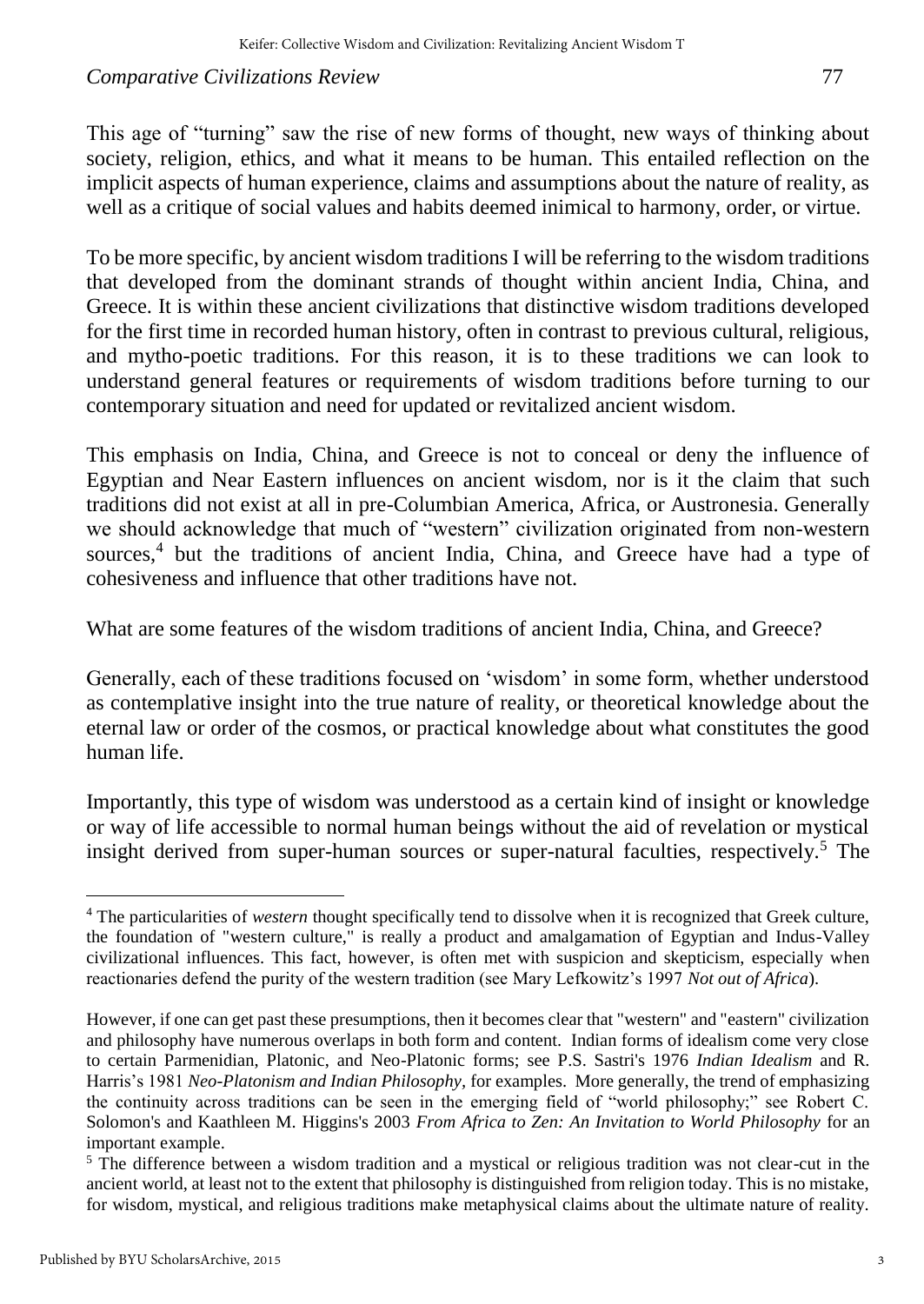attempt to provide an articulation of the intelligibility of human behavior is found generally in myths, cultural narratives, and moral parables as well as specifically in the works of individual thinkers considered wise or sage-like; individuals such as Confucius, Aristotle, and the Buddha stand out in this regard.<sup>6</sup>

The specific conception of wisdom differs across traditions. For example, following Pythagoras and the Pre-Socratics,<sup>7</sup> wisdom for the Athenian school, Socrates, Plato,  $8$ Aristotle and their followers, was importantly related to a specific type of scientific knowledge (*epistēmē*) and practical wisdom (*phronēsis*) that results from the proper usage of reason (*logos*) and understanding (*nous*) 9 concerned with the nature of reality (*Kosmos*).<sup>10</sup>

In Confucianism, Taoism, and the *Yin*-*Yang* tradition in China, wisdom is not as closely tied to the proper rule of reason or usage of our distinctive cognitive capacities in the Greek sense, Chinese thinkers will even speak of a mind-heart complex that the Greeks would likely reject. The focus instead in the Chinese traditions is on properly orienting oneself according to the nature of reality and responding appropriately to the demands of social existence.

The difference, however, lies in the *method* of each and the ways in which such claims are realized and put forth. Wisdom traditions, I contend, place an emphasis on human capacities and faculties, whatever these may be, as distinct from divine revelation or the operation of super-natural faculties. What we call super-natural may have been part of what, say Plato, would have called the natural state of the human soul, for example, *not* something that requires an intervention or change in the natural order.

<sup>6</sup> *Nicomachean Ethics,* 1094a-1095b; Lee Dian Rainey, 2010, p.23-30.The importance of eastern thinkers is often overlooked or diminished in western thought insofar as these eastern thinkers are considered somehow "not philosophers" or external to philosophy proper (i.e. philosophy in some "western" sense). However, such dismissal of ancient and non-western sources of wisdom often comes at the expense of meaningful interaction and engagement.

 $7$  The Ionian search for a fundamental principle of nature can be interpreted as a type of proto-science or early form of science, insofar as they attempted to explain the natural world without resorting to mythic explanation or super-natural vagaries. Perhaps Anaximander is an outlier in this regard, in that his reference to the "indefinite" (*apeiron*) as the archē provides little by way of actual explanation.

<sup>8</sup> This can be seen from throughout both the "earliest" Socratic dialogues such as the *Euthyphro, Apology,* and *Crito*, to the middle Platonic dialogues including *Gorgias* and *Republic,* and onward to the later dialogues, *Timaeus, Statesman, and Laws*. Aristotle devotes significant time and space to a consideration of these issues throughout the works attributed to him, perhaps most clearly in the *Nicomachean Ethics* and *Politics*.

<sup>9</sup> Reference to the divine mind or *Nous* plays an important role in both Plato's *Timaeus* and of course in Book XII of Aristotle's *Metaphysics,* as the prime unmoved mover and final cause of the *Kosmos* (*Timaeus,* 29a, 34b-c, 42c; *Metaphysics,* bk. 12, 1074b-1076a).

<sup>&</sup>lt;sup>10</sup> Greek and Roman philosophers up to and including Pythagoras, Plato, Aristotle, Epicurus, and the Stoics made metaphysical naturalism and its ethical consequences the centerpiece of their philosophical considerations. See Sarah Broadie's 2010 essay, "The Ancient Greeks" in the *Oxford Handbook of Causation,*  for a detailed analysis of this line of thought. As noted in the above, the idea that the natural world constitutes a *Kosmos* or a law-governed whole may be considered a hallmark of much of ancient Greek philosophy. Although there were alternative perspectives put forth by deterministic thinkers such as Democritus and Empedocles, both thinkers who denied teleology in the form of final causation, these mechanistic and probabilistic natural philosophies nevertheless made some appeal to law-like function (*nomos*) or rulegoverned regularity of nature (see Aristotle's *Physics* 186a-187b; Long and Sedley, 1987, p.266; Inwood, 2009, p.203).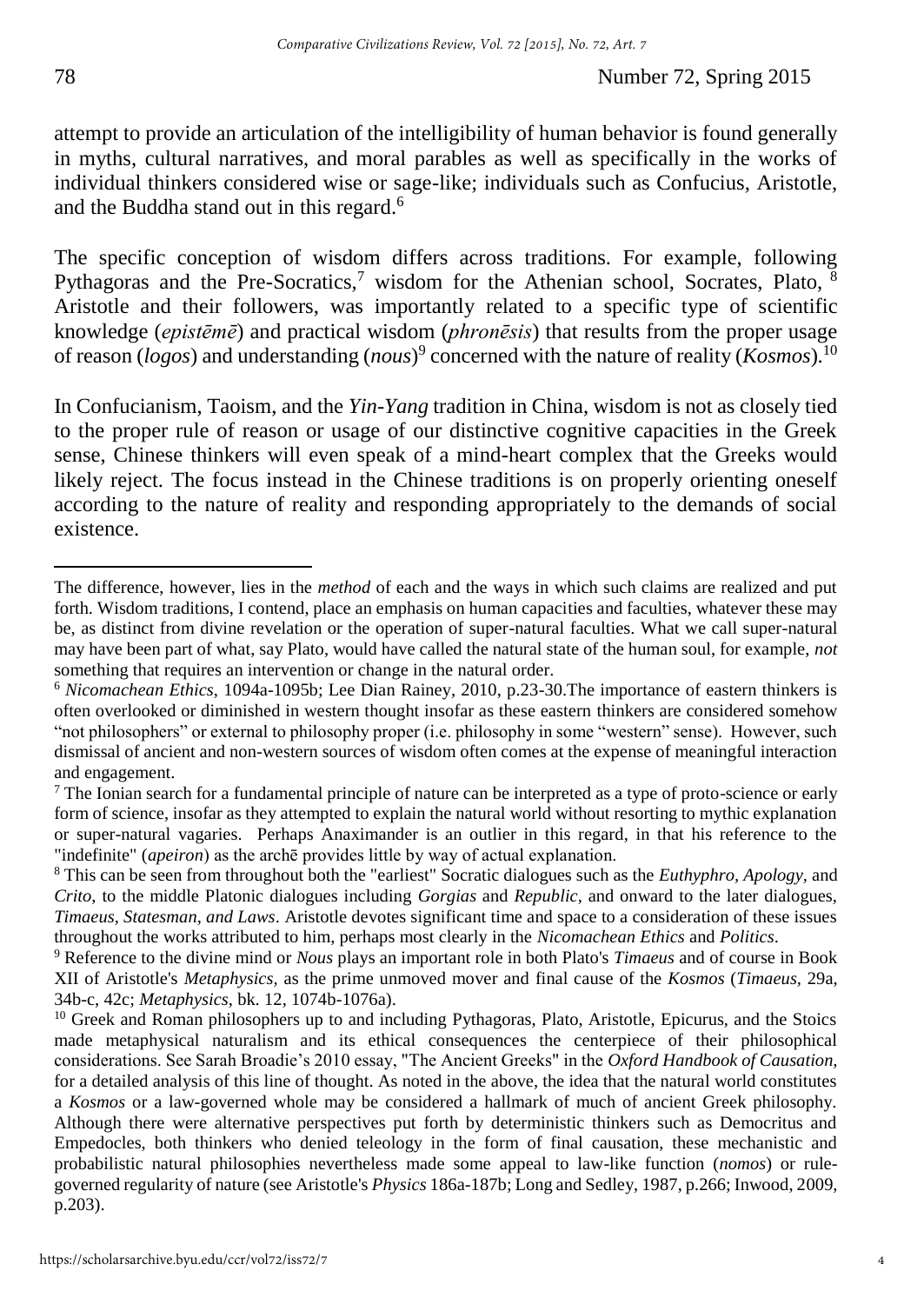In the *Yin*-*Yang* tradition, wisdom entails living according to the interdependence of reality, despite the appearance of disparate opposed binaries (e.g., active/passive, male/female, good/evil, etc.).<sup>11</sup> The wise Taoist sage is one who lives a life in harmony (*he*) or resonance (*gan ying*) with the nature of the Tao or "way" of Nature or Heaven (*Tian*).<sup>12</sup> The Confucian sage (*junzi*) obtains humaneness (*ren*) and thereby wisdom by properly cultivating virtue, responding appropriately to the demands of specific social relationships, performing important rituals, and respecting just laws  $(ii)$ .<sup>13</sup>

In the Vedic and Brahmanic traditions, wisdom refers to a type of insight into or contemplation of truths concerning the relationship between the ego, the true self (*Ātman*), and the nature of reality as such (*Brahman*), which in turn has important practical relevance for what amounts to correct action (*karma*) and proper ritualization according to the eternal law (*Santana dharma*).<sup>14</sup>

These are but a few examples from these traditions; see similar strands can be found in the Stoic,<sup>15</sup> Sramana,<sup>16</sup> Mohist, <sup>17</sup> or Neo-Confucian<sup>18</sup> traditions as well.

We must be careful here because much of what I am focusing on are the dominant themes and strands in these traditions, which is not to imply that these traditions were by any means

<sup>&</sup>lt;sup>11</sup> *Yin* and *Yang* are the opposing yet complimenting principles of reality, which manifest in various dualities that must coexist for reality to be constituted (light-dark, heaven-earth, hot-cool, active-passive, man-woman); this is in some ways similar to the Empedoclean conception of 'Love and 'Strife' as archai.

<sup>&</sup>lt;sup>12</sup> The concept of the *'Tao'* most likely began as an ethical consideration based upon accepted principles of *Yin*-*Yang* before turning more fully into a metaphysical principle, the eternal *Tao* (see Lao Tzu's *Tao Te Ching*, specifically ch. 1.1-2.3; 8.1-10.3; 18.1-20.2; 23.1-24).

<sup>&</sup>lt;sup>13</sup> The teachings attributed to Confucius are filled with references to implicit, ordered patterns in human activities, for example, with the Five Confucian Relationships. Specifically, this theme reoccurs throughout the *Analects* (*Confucian Analects*, bk. 1, ch. 1-2; 6-7; 9-11; 13-14; bk. 2, ch. 1-3; see also bk. 3 and 4).

<sup>&</sup>lt;sup>14</sup> The Vedas represent the foundational texts in the tradition of classical Indian philosophy. These take the form of *rishi*s or sacred hymns that outline the proper ordering of the world, up to and including human behavior, social arrangement, and religious ceremony (*Rigveda,* hymn 1, hymn 4-11.). The *Rigveda* is the most important of the Vedas besides the later Vedanta or Upanishads.

<sup>&</sup>lt;sup>15</sup> Due to the fragmentary nature of Stoic philosophy, this section is derived in large part from the Long and Sedley's 1987 collection, *The Hellenistic Philosophers*, which collects primary and secondary texts from various Greek and Roman Stoic philosophers and their critics. Specifically, see p.266-280; p.313-344; and p.359-423.

<sup>16</sup> Sramana tradition gave rise to the yoga, Jainism, Buddhism, and some schools of Hinduism.

<sup>&</sup>lt;sup>17</sup> Mozi was a Taoist before developing his own framework for understanding ethical commitments; at first glance his views align closely with utilitarian principles (Collinson, 2000, p.226-232).

<sup>&</sup>lt;sup>18</sup> In many ways the Neo-Confucian thinkers, influenced by Taoism and later Chan Buddhism, played the role of Plato to the Socrates of Confucius. By this I mean that the Neo-Confucian thinkers, beginning with Zhou Dun-yi, developed a metaphysic that aligns with the ethical principles outlined by their master, who did not himself write any texts and focused mainly on ethical concerns rather than metaphysical considerations; see Siu-chi Huang's 1999 *Essentials of Neo-Confucianism,* especially the historical and philosophical contexts chapter and chapter two.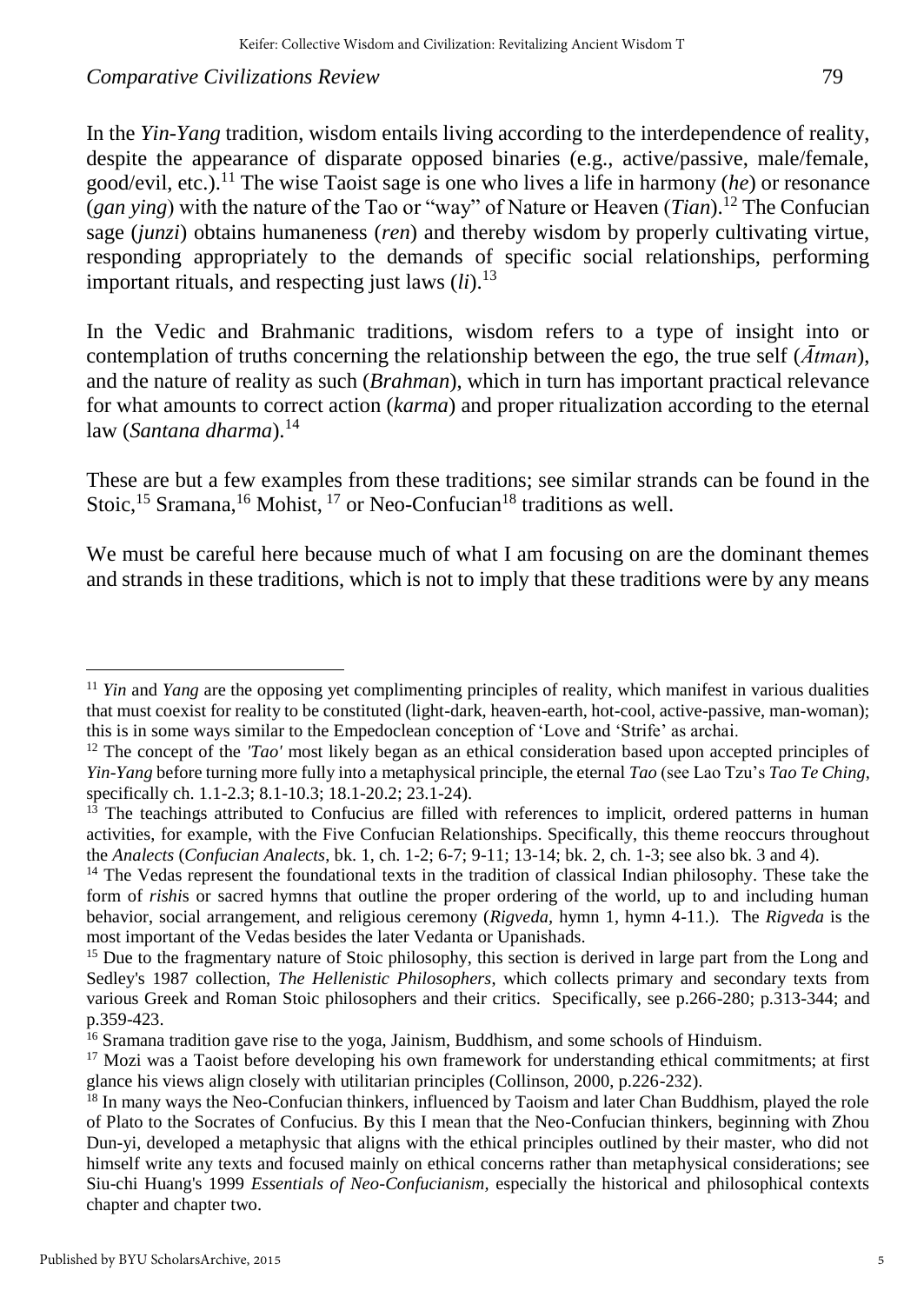monolithic, and like every tradition, each has its own associated set of subsequent detractors, skeptics, and offshoot traditions.<sup>19</sup>

Nevertheless, and despite important differences and disagreements within and across traditions in the specifics, ancient wisdom traditions, both dominant and reactionary, were generally concerned with addressing or removing to various degrees: suffering, unhappiness, or illusion; and conversely, concerned with attempting to create in or lead the individual or collective to: pleasure, happiness, or insight.

The specifics in each case do differ owing to the particularities of the culture and language in which these traditions arose, but there are nevertheless common themes and elements not completely determined by the particularities of a culture, language, or time period.

That such interpretations of human experience and human nature can become a tradition at all, let alone traditions capable of spanning hundreds of years and multiple cultures and peoples, is significant and cannot be easily denied by the most ardent defenders of relativism or constructivism.

But in the interest of space and to maintain focus on our question at hand, I will examine only two related themes found in these ancient wisdom traditions, one theoretical and one practical, though necessarily related: 1) the relationship between ethics and metaphysics, and 2) the moral development of the self and human nature.

# **The Relationship between Ethics and Metaphysics**

The most important aspect of these ancient wisdom traditions for addressing our question is the belief that there is an essential relationship between ethics and metaphysics and that understanding and living out this relationship is a necessary condition for being wise. The idea is that what one ought to think, feel, desire, and do is necessarily a function of the way reality is, specifically the nature of human beings and how human beings "fit" within the context of the world, usually considered as an ordered totality (Nature, *Tao, Kosmos*, Brahman).

<sup>&</sup>lt;sup>19</sup> For even the Skeptics and Sophists held that their conclusions were correct about the nature of things by emphasizing agnostic indeterminacy and the supposed gulf between *nomos* and *phusis*, or human-made law and nature, respectively. Even atomists like the Epicureans, thinkers who rejected the rationalism of the Athenian School and Stoicism, believed that an adequate understanding of the world had ethical consequences, namely happiness as the lack of the fear of death and the judgment of the gods. Even the anti-rationalist dimensions of Taoism and Chan Buddhism in China rejected Confucianism because they held that it was all too human when compared to the truth of non-human reality. And even the non-orthodox strands in Indian philosophy, Carvaka, Jainism, and Buddhism, claimed to various degrees to describe the true nature of reality, often in direct contrast to certain elements in the Vedic tradition.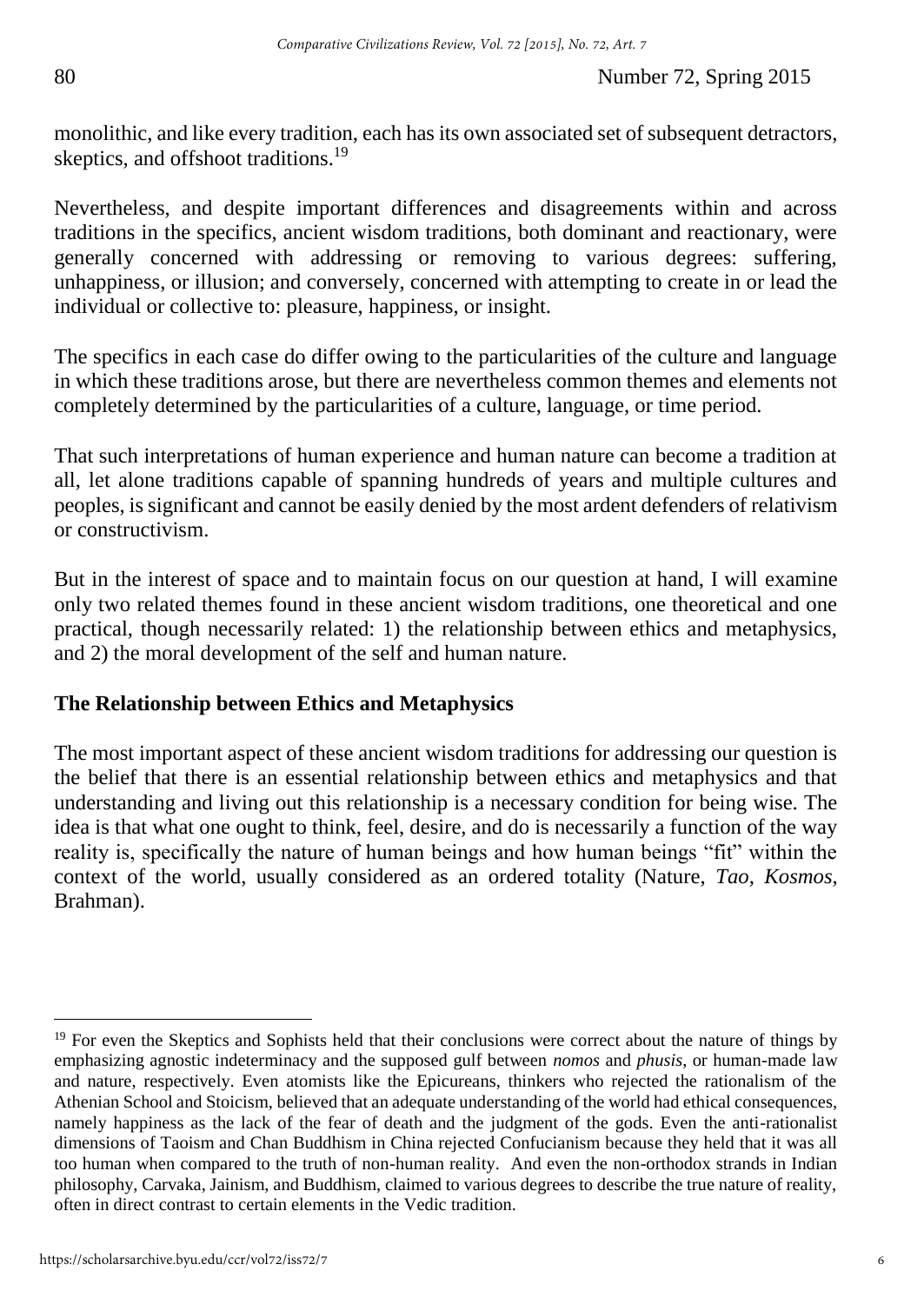Relatedly, the nature of reality is understood through necessary reference to human beings and human nature, and this is one main reason why these traditions often rely on organic metaphors and anthropomorphic language to describe reality.

In these traditions wisdom requires a type of metaphysical or theoretical understanding of both what *is* the case and what *ought* to be the case, which cannot be separated without incoherency. The wise individual is able to live a successful human life because she understands what it means to be a human and what is required to live harmoniously with the nature of reality, of which human beings are but one part. This in turn requires understanding human experience and human nature as manifestations of the nature of reality, capable of reflectively identifying with and harmoniously ordering one's life according to the recurrent patterns found in nature. Achieving this ideal entails what the Stoics called "living according to nature" (*kata phusin*),<sup>20</sup> what the Taoists called *Wu-Wei* or the 'way of naturalness' or harmony through non-action,<sup>21</sup> and what the Vedic-Brahamanic adherents call *moksa* or liberatory self-knowledge of the identity between the true Self (*Ātman*) and the fundamental principle of reality, Brahman.<sup>22</sup>

However, understanding and living out the relationship between ethics and metaphysics is not automatic because false beliefs and hallow desires can prevent human beings from recognizing and adequately responding to it. It becomes difficult or impossible to acknowledge that metaphysical knowledge is ethically important because it is required to help us ignorance or misunderstanding about what is truly real, or what is desirable and valuable for beings like us.

Conversely, it may be impossible to acknowledge that ethical knowledge and action are metaphysically important because human beings are understood in these traditions as partly responsible for the proper function of reality insofar as human beings play a certain role in its operation.

It may even be held that metaphysics and ethics are not related at all, that metaphysics can be done without reference to human beings and value, or that ethics can be independent from

 $\overline{a}$ <sup>20</sup> In Stoic philosophy, living '*kata phusin'* or 'according to nature,' was the metaphysical and ethical end or *telos* of human nature; according to Seneca, "For man is a rational animal. Man's ideal state is realized when he has fulfilled the purpose for which he was born. And what is it that reason demands of him? Something very easy - that he live in accordance with his own nature" (Seneca, 1969, p.88-89). The relevant meanings of the ancient Greek word *phusis* range from 1) nature as an active process of becoming (e.g. the growth of a seed into a tree), to 2) the specific characteristics of the thing in question (e.g. the nature of a dog), to 3) a normative term that refers to characteristics an individual *ought* to have owing to its nature in the second sense; and finally, to 4) the ordered whole of all that is (*Kosmos*) as determined by law (*nomos*) and structure (*logos*). I owe this breakdown of the meanings of *phusis* relevant for the Stoics to Adolf Bonhöffer by way of William O. Stephens; see, Bonhöffer, 1894, p.13-14, and Stephens, 1994, p.276.

<sup>21</sup> *Tao Te Ching,* ch. 2.

<sup>22</sup> Katha Upanishad p.1, ch.2, verse 24; Mandukya Upanishad, verse 2.Brihadaranyaka Upanishad p.1, ch.4, verse 10.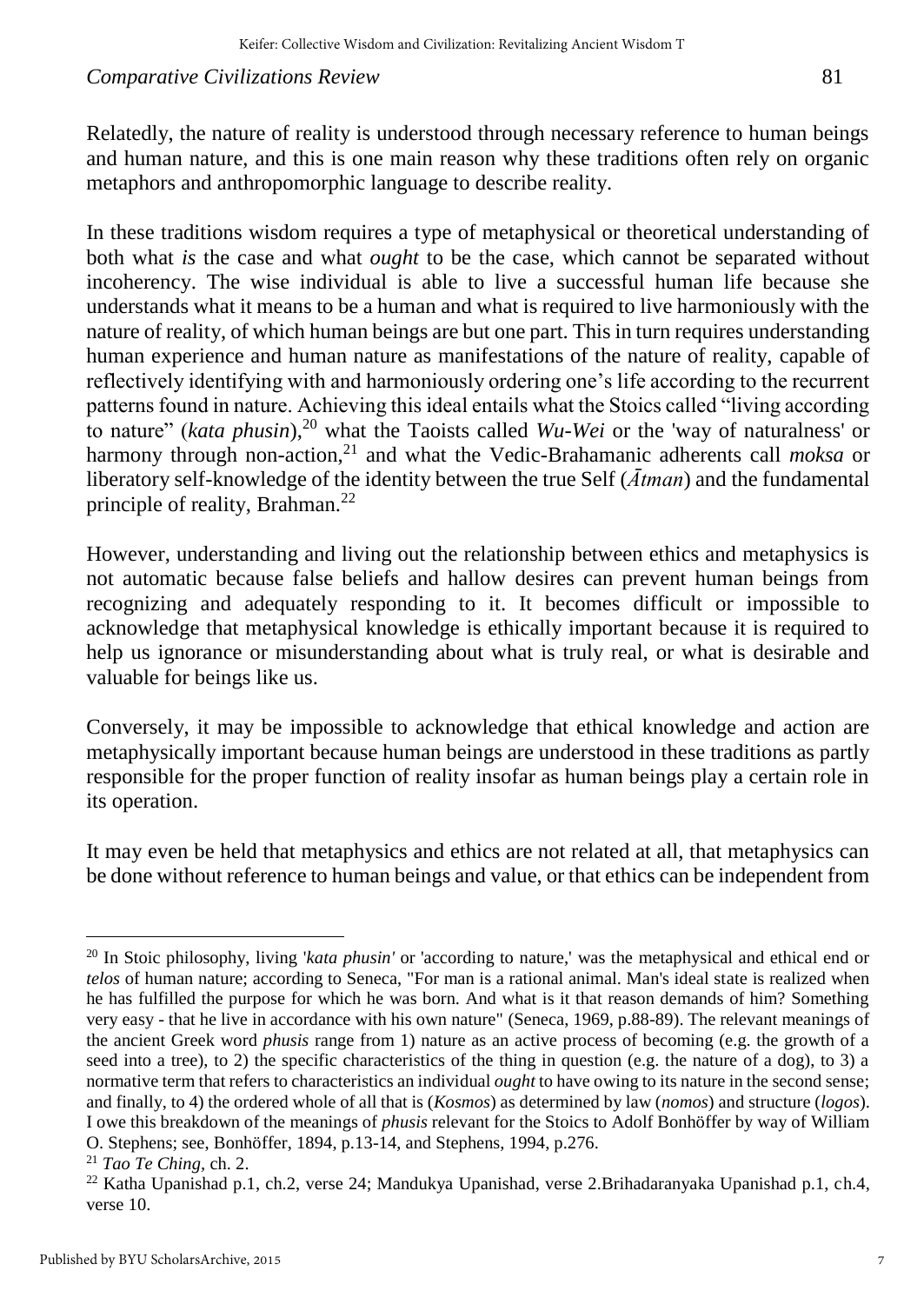the way reality is on some more fundamental level underneath social and cultural constructions.

In these traditions the way to address these potential incoherencies is through a focus on human nature as the manifestation of the relationship between ethics and metaphysics.

The concept of human nature (*atman*, <sup>23</sup> *hsing, phusis*) is fundamental in these traditions because human nature is considered the intersection between ethics and metaphysics and a site for the interpretation of both. Claims about human nature, such as the claim that a human being is a rational animal or a social animal or a divine animal, are theoretical claims that have direct practical consequences, concerning, for example, the proper trajectory or end goal of human development and the objective conditions under which human beings can or ought to survive, live, and flourish. That being said, these traditions do not deny, though perhaps they are often victim to, the ambiguity and danger associated with identifying human nature and making epistemological claims about our access to the metaphysical nature of reality.

This ambiguity and potential danger was raised as far back as the ancient Greek Sophistic claim that much of what we attribute to be fundamental aspects of (human) nature (*phusis*) is socially or culturally constructed (*nomos*). But the relation of this ambiguity to wisdom comes in the form of an enlightenment or transcendence that results from correctly identifying human nature as a microcosm that mirrors the macrocosm of the totality of reality.

This is perhaps most clearly seen in Plato's allegory of the Cave, which tells of the dangers of illusion and the attempt to enlighten others, but similar ideas can be seen in the *Yin*-*Yang* and Taoist warnings against relying on dualisms created by human language and the Hindu understanding of *Maya,* the phenomenal veil of illusion that underlies naïve realism. In these traditions the danger lies in erroneously identifying some aspect of human nature as essential when it is merely contingent, say the assumption that Homeric conceptions of virtue are simply necessary and natural. The associated danger is the distortion or concealment of the relationship between ethics and metaphysics, which in an extreme form entails the denial that we have *any* access to human nature and reality as it really is beyond mere phenomenal appearances and the social constructs.

# **The Moral Development of the Self and Human Nature**

The first theme concerned the necessary conditions for wisdom in terms of theoretical beliefs about the relationship between ethics and metaphysics. The second theme concerns the necessary conditions for wisdom in terms of practical belief, desire, and action.

<sup>23</sup> I am using the lower-case 'A' to distinguish between the *atman* composed of five 'sheaths' or *kosas* (physical [*annamaya kosa*], breath [*pranamaya kosa*], mind [*manomaya kosa*], intellect [*vijnanamaya kosa*], and bliss [*anandamaya kosa*]) and the Ātman that is the innermost core and true nature of the Self.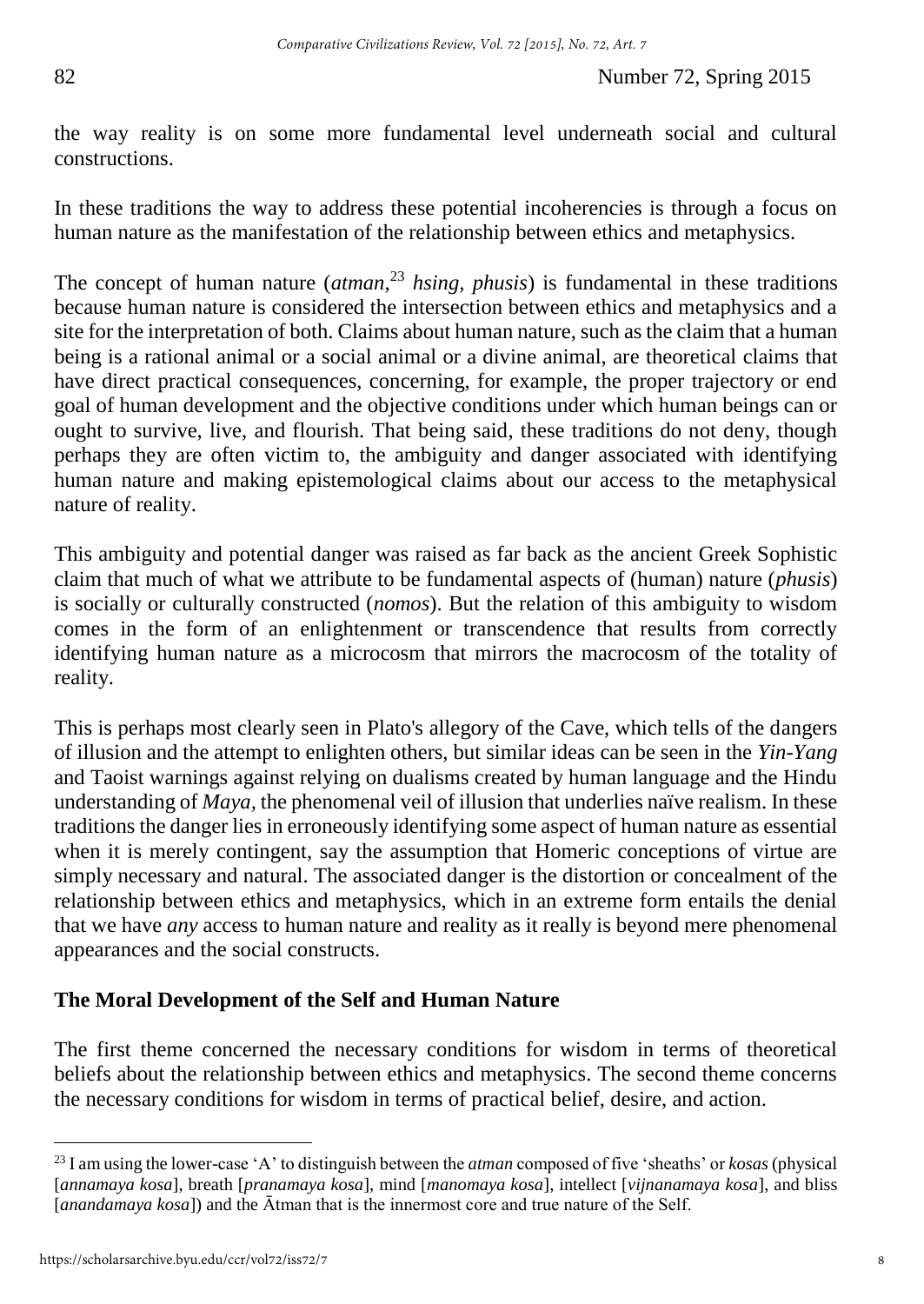These two themes, of course, are directly related to and augment each other, for, to borrow phraseology from Kant, theoretical belief without practical action would be empty and practical action without theoretical belief would be blind. But given the relationship between ethics and metaphysics, how can the relationship between ethics and metaphysics be cultivated and actually lived out in terms of practical belief, desire, and action?

The answer to this question is found in the belief in these traditions that the self and human nature do not begin as fully developed or complete, both developmentally and morally, but can and must be developed over time toward certain ends or goals of fulfillment.

The idea is that human beings developmentally and morally begin from an initial, inchoate state, in many ways less than human in a normative sense of the term. From an initial state of egocentrism, the individual develops morally -- given the appropriate kinds of habituation and education, resulting in a concern for virtue or justice or humaneness. Living out the relationship between ethics and metaphysics is a process of reaching the most complete state of human moral development, which entails an understanding of the natural moral laws of reality, or the relationship between self, other, and the world.

This is to become 'civilized,' to be free from hollow, defective, and irrational desires and instead willing to act in distinctly moral ways. But this requires the individual to identify with the higher parts of the self over and above the lower parts and proclivities that we have toward what is unhealthy, base, and disordered.

In the initial inchoate state, of both individual ontogenesis and moral development, the human being is driven by lower and more basic aspects of our nature. Clear examples of this characterization of moral development is found in the Platonic-Aristotelian conception of the tripartite conception of the soul, the five sheaths of *kosas* of the self in the Hindu tradition,<sup>24</sup> and Mencius's four beginnings or "germinations" (*tuan*), natural predispositions that each individual human being has toward virtue, which can in turn be cultivated and grown into an internalized disposition toward virtuous thought and action.<sup>25</sup> In either case, moral development or the lack thereof concerns the cultivation of and identification with the higher parts of the true self, the self that is most fully human, beyond all particular attributes and contingent identity characteristics.

The moral development of normal human individuals can and must be directed or else it may never mature or may develop in a twisted manner. This is achieved through the correct kinds of external stimuli, from moral habituation, socialization, and role modeling toward the end of cultivating an internal disposition toward virtue, and ultimately wisdom. This development enables an individual to associate with ever larger categories, beginning from a concern with the ego, to family members, community, city- or nation-state, and eventually Nature or the totality of reality itself.

<sup>24</sup> See previous footnote, 23.

<sup>25</sup> Graham, 2002, p.20.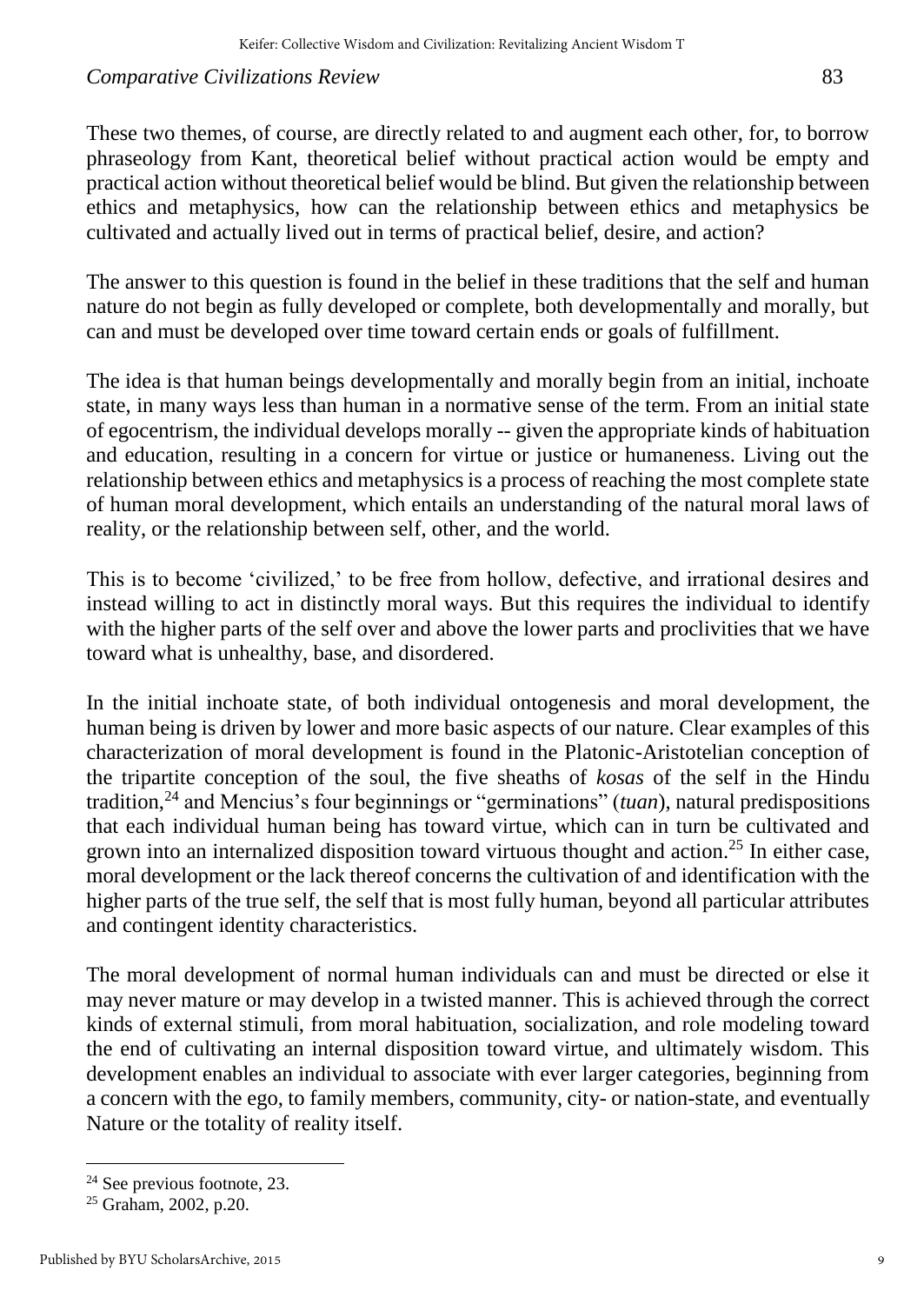Moral development does not require the total denial of the lower parts of the soul and the selfish or vicious predispositions that we also have, but a channeling of our amoral needs, drives, and desires in virtuous ways that respond to the moral reality of other persons and moral agents. That being said, this process is also subject to errors and distortions, and the individual can become morally twisted and may have distorted desires toward ends that are unhealthy, immoral, or otherwise unnatural.

An individual can in this way become "stuck" in terms of moral development, either because she is unable to progress beyond some initial stage or has come to desire vicious ends for their own sake. Due to this possibility some interpret human nature as being inherently evil or prone to conflict rather than harmony (*Xunzi*), but these ancient wisdom traditions generally hold that human nature must be developed and is not innately or automatically good *or* evil, perhaps good insofar as the nature of each thing is proper to itself. Nevertheless, human nature can be perfected but it is not itself perfect or imperfect as such and without reference to the development of the self.

Wisdom in terms of practical belief and action requires the proper kind of intellect, knowledge, experience, and judgment. This is a honed sense of what to do and refrain from doing in practical contexts, a capacity for judgment Plato and Aristotle called practical wisdom or *phronēsis*.

A wise individual is able to act in the appropriate ways in the appropriate contexts relative to the standards of the community and ultimately to the standards of human nature and the nature of reality. The characterization of wisdom that results from these two related themes is one that requires both an orienting theoretical framework and a practical skillset that disposes an individual to think, feel, desire, and act in certain ways.

A wisdom tradition provides this framework and practical skill set, which can have the effect of morally civilizing individuals in both thought and action. The wise individual is one who knows what to think and do because he knows how cognition, affection, conation and action are related to and sourced in human nature, which itself is an outgrowth of cosmic nature. The wise individual is the human being who has reached her fullest potential *qua* human nature, a fully realized state of *eleutherios*, of the freedom to be able to live a successful human life and harmonize with the nature of reality.

# **Revitalizing Ancient Wisdom**

Returning to our question, in this section I argue that these elements in ancient wisdom shed light on why collective wisdom can save civilization by being an instantiation of it. I argue that we need to revitalize or continue these wisdom traditions by updating them to meet the demands of the contemporary world and reconcile them with modern scientific knowledge. This will be a general sketch of what a contemporary wisdom tradition would entail and not an exhaustive account that will answer all potential worries and objections.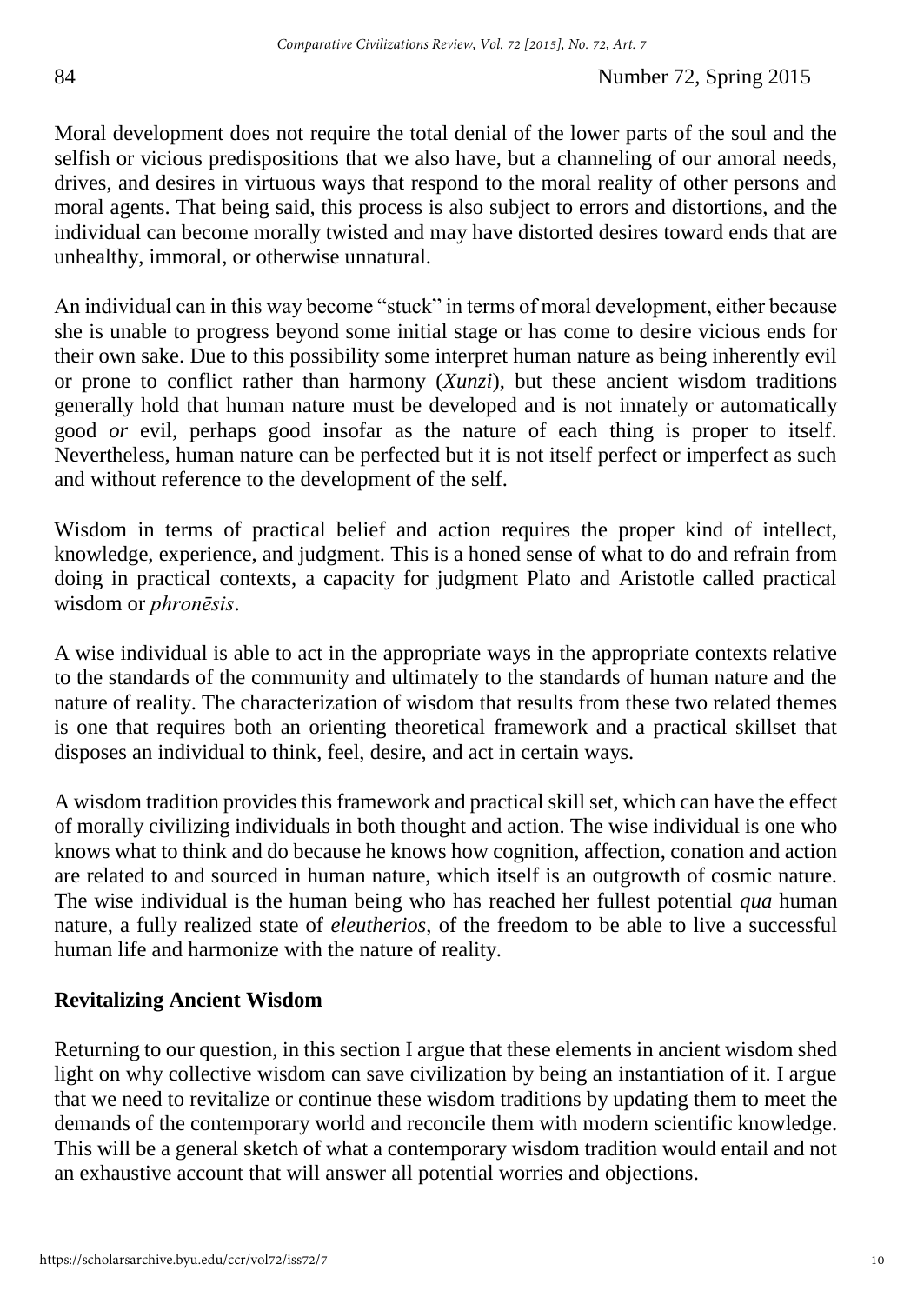But first, it will be helpful to focus on what is false, implausible, and even dangerous about these ancient wisdom traditions. Even if there are plausible aspects of these traditions, these traditions and thinkers also have shortcomings of their own.

Perhaps the greatest mistake found in many of these traditions is an overemphasis on the past, the prioritization of conserving social order at all costs, and an associated suspicion of change.<sup>26</sup> This tendency lends itself to a type of naturalistic fallacy, or assumption that simply because things *are* some particular way that they *ought* to be this way, perhaps because reality is governed by Fate or Destiny. For example, this trend can be seen historically from biology-based gender essentialism, to the philosophical and religious defense of 'slave nature' and certain kinds of racism, to the *ad hoc* metaphysical justification of the caste system in India, to the reactionary nature of certain aspects of Confucianism, and the list goes on.

Ancient wisdom traditions at times merely provide metaphysical and ethical justifications of supposedly natural, necessary, or rational aspects of society that actually resulted from contingent historical events, contingent ways of structuring society, and empirically false beliefs about the world. The second major shortcoming that can render these traditions implausible *prima facie* is their tendency to anthropomorphize<sup>27</sup> reality and the natural world to a degree that is difficult, if not impossible, to reconcile with a modern scientific understanding. Given that much of what the ancients knew about the natural world was false or distorted or based on certain cultural assumptions, it is easy and today commonplace to consider these traditions superstitious, primitive, or otherwise backwards, perhaps even "uncivilized" in terms of social, technology, and moral development.<sup>28</sup>

These two shortcomings must be recognized as serious, but part of addressing them requires the acknowledgment that they are not isolated to these traditions alone. In terms of the first shortcoming, many of us today often fall into the trap of assuming that the ways in which *we* think, live, and structure society are somehow how they ought to be, e.g., perhaps democracy or capitalism or egalitarianism is the most rational or natural or necessary political, economic, and moral system, respectively.

<sup>&</sup>lt;sup>26</sup> Part of this is due to the cyclical conception of temporality found in these traditions, which stands in stark contrast to a linear Abrahamic and later modern scientific conception of time. Nonetheless, in effect the focus on fixity indirectly and at times directly supported a type of reactionary conservatism on the political level, and at least in the Greek and later Christian traditions, the metaphysical priority of Being over becoming on the metaphysical level.

 $27$  By anthropomorphism here I mean the types of animism, vitalism, and projectionism that pervade many ancient, traditional, and indigenous cultures.

<sup>&</sup>lt;sup>28</sup> Religious, mystical, and spiritual traditions, which hitherto provided this orientation are increasingly losing influence and plausibility, both in the public sphere and intellectually in the minds of many people around the world. There are, of course, good reasons why these traditional sources of meaning are met with such reactions. It seems clear that we should at the very least no longer consider these sources authoritative *simply* because they are traditions and we should be wary of any non-scientific claims or essentialism. But there are also good reasons why these traditions came into existence and were accepted in the first place because they are successful to at least some degree.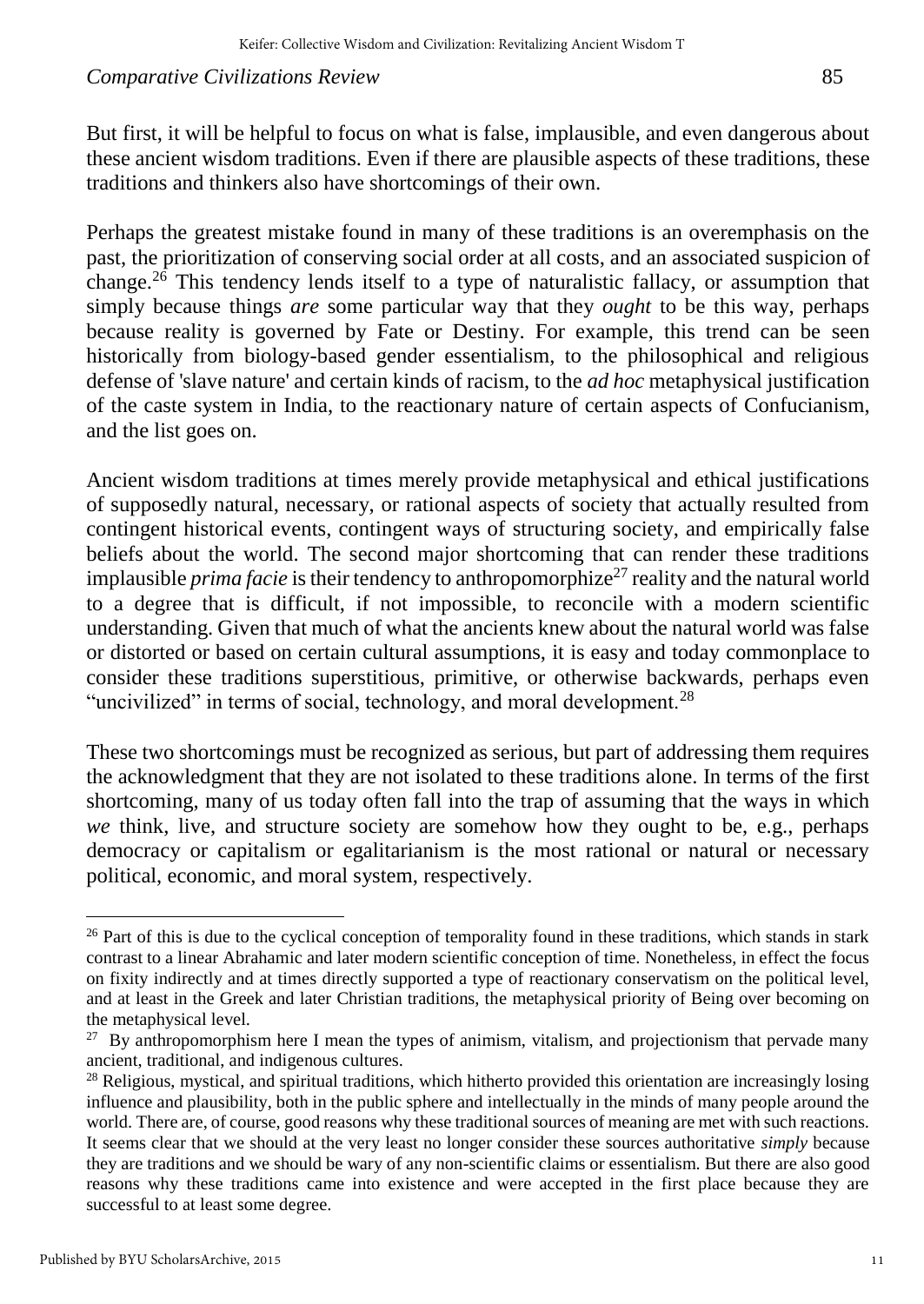Ancient wisdom traditions are no more or less subject to this cognitive bias than any other tradition. The difference is that we have the perspective of history to see exactly how they were clearly mistaken in many respects, though we lack the same perspective on ourselves. That being said, because we now do know much more about the natural world than the ancients, we should carefully reject those beliefs and values that were based on mistaken or partial evidence.

To correct for this shortcoming, we can distill the general and recurring elements in each tradition and jettison the idiosyncratic elements that likely resulted from contingent aspects of these ancient cultures. In terms of the second shortcoming, the tendency to anthropomorphize reality still exists, and perhaps this tendency is necessary to some extent, because it is easier to explain what is more distant in terms of what is closer in our experience, even in physics.<sup>29</sup>

However, this second shortcoming manifests itself differently today in the form of the apparent contradiction between our scientific knowledge of the natural world and our practical existence as moral beings. Many of us practically act as if morality and value are real and objective,<sup>30</sup> while also acknowledging theoretically that scientific knowledge shows that there is nothing intrinsically valuable or moral or human at the "absolute" level of reality. What we lack is a justifiable, coherent framework for reconciling our practical lives and our theoretical belief, and without such a framework, we will continue to live out a contradiction.

A revitalized wisdom tradition based on ancient antecedents can correct for these shortcomings and reconcile these seemingly disparate domains, but only by updating these traditions in relation to our contemporary world and recent advancements in natural science, especially evolutionary biology. Based on our current scientific knowledge of the world, we now have good reason and evidence to believe that at some more basic level the universe is constituted by energy in various forms that cannot be accurately anthropomorphized without projection and distortion of the phenomena. However, we also now have good reason and evidence to believe that the same principles that constitute the nature of reality are also found in and constitutive of our evolved human nature.

For this reason, studying human nature and our evolution can allow us to understand what the ancients already knew about the relationship between ethics and metaphysics, even if

 $29$  Physical events and experiments, even when derived from the use of computers and particle accelerators, still require human interpretation, and necessarily, some amount of anthropomorphization. This is so because we must relate whatever we may discover in the arena of physics to our everyday experience of the world by using imagery, metaphor, and human linguistic constructs. An example of this is the names given to certain quarks, such as "charm" and "strange," which are distinctly human ways of sorting out physical phenomena. <sup>30</sup> 'Objective' here means mind-independent. Value realism or moral realism is the claim that there are value facts or moral facts and the existence of these facts is metaphysically, epistemologically, and logically independent of our evidence for them. This is a characterization of realism put forth by David Brink; see Brink, 1989, p.5-7.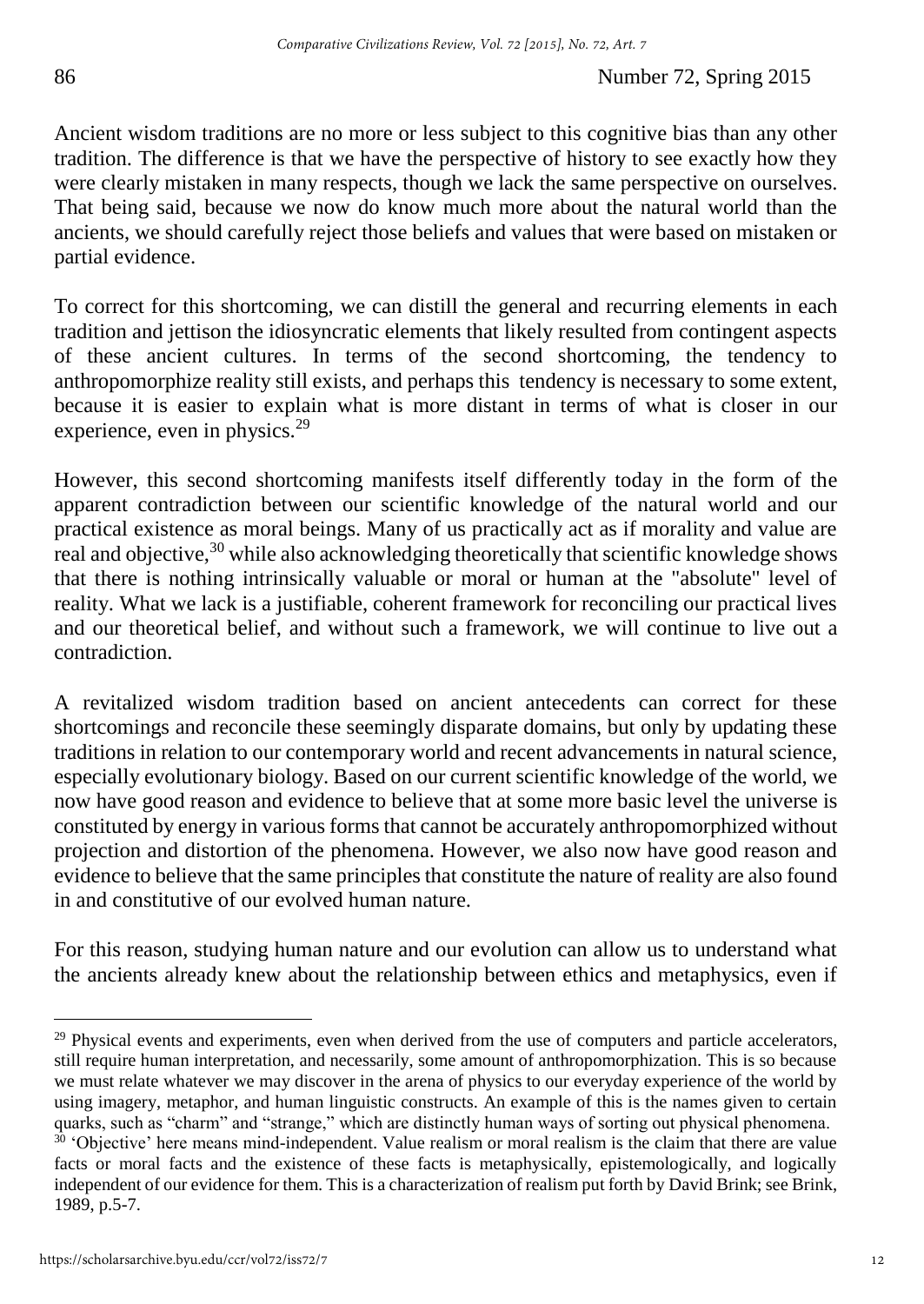the specifics formulation of the conclusions that we arrive at today will differ greatly in some respects. That is, we now know that the world is not *human*. Instead, the human is *world*, for human nature and experience are manifestations of the world, rather than something above or below it. We need not anthropomorphize the universe, but understand how we ourselves are cosmomorphized.

In this sense Bernard Williams is correct when he noted that, when viewed *sub specie eternitatis,* or from an "absolute" view, there is nothing distinctly human or valuable or moral to be found in the extra-human or mind-independent reality. $^{31}$  But the fact that value is not at the end of the day found on the "absolute" level of energy does not render it any less real, at least not any less real than phenomena like life and consciousness, which are certainly real in some important sense, though also not present at the "absolute" level of reality.

One insight gained by analyzing these ancient wisdom traditions for our contemporary situation is recognition that the relationship between ethics, metaphysics, and human nature does not cease to exist when it is no longer recognized.

There are those who can and do act as if there is no such relationship, as if the rational mind, the will, the soul, or individuality cannot be understood through reference to human nature.<sup>32</sup> Still others pretend that the coherency of our experience can be maintained by either denying the objective reality of morality and value entirely,  $33$  because they are seen as human constructs, or by denying the objective truth of modern natural science, because it is somehow dehumanizing or imperialistic.

But all of these options lead to incoherency in both belief and action. In the first case we must deny the large part of our experience that is filled with value and normativity because these are seen as mere illusions<sup>34</sup> or emotive responses,<sup>35</sup> mental expressions,<sup>36</sup> or relative social beliefs<sup>37</sup> when compared to a world constituted by lifeless particles and uncaring fields of energy. In the second case we must deny the objectivity and reality of modern natural science, motivated in part by a reaction against what Schiller called the disenchantment (*Entzauberung*) of the world and any feelings of belongingness in the world.

<sup>31</sup> Williams, 1985, p.139.

<sup>&</sup>lt;sup>32</sup> Thinkers in these camps range from Phenomenologists like Heidegger, Existentialists like Sartre, who denies that the for-itself (*pour-soi*) is causally determined by external factors, to Kantians, non-naturalists, and social constructivists, who all to various degrees deny that reference to a transcendentally real or mind-independent reality and human nature is required to understand human experience and wisdom.

<sup>&</sup>lt;sup>33</sup> There are numerous metaethical positions that provide skeptical, nihilistic, or anti-realistic accounts of moral behavior, evaluation, and judgment. Specifically, in the emotivist camp, thinkers like A.J. Ayer, Rudolph Carnap, Charles Stevenson, expressivists like Simon Blackburn and Allan Gibbard, as well as error theorists such as J.L. Mackie, Richard Joyce, and other anti-realists like Sharon Street.

<sup>34</sup> Mackie, 1977, 38; see Joyce, 2001.

<sup>35</sup> Ayer, 1936; Stevenson, 1957.

<sup>36</sup> Blackburn, 1993; Gibbard, 2003.

<sup>37</sup> Harman, 1977.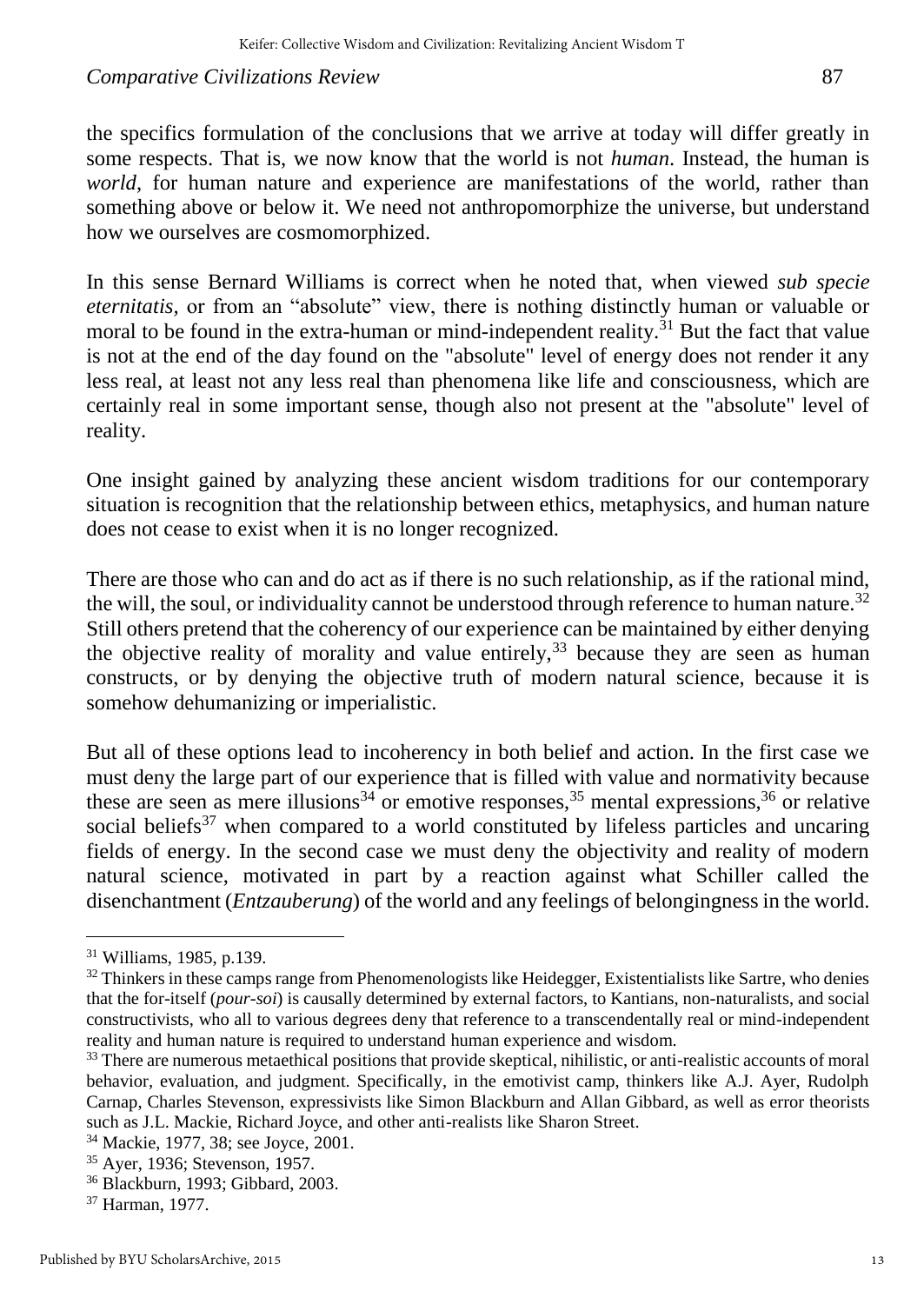What a wisdom tradition today would need to answer is a question raised by Hans-Georg Gadamer: "how [is] our natural view of the world - the experience of the world that we have as we simply live out our lives - related to the unassailable and anonymous authority that confronts us in the pronouncements of science?"<sup>38</sup>

These ancient wisdom traditions attempted to articulate recurrent patterns in both the natural world and human experience toward the end of being able to understand how to achieve certain goals and create certain kinds of human beings, the goal of wisdom and the creation of wise individuals. A wisdom tradition as such cannot *make* individuals wise, but it can provide the conceptual and practical framework that, if applied correctly, can foster the cultivation of such individuals, if only fallibly. These traditions in effect provide a type of "blueprint" for how to think and live successfully and given the recurrent pitfalls that arise in the course of a human life.

Modern natural science and evolutionary biology provide the current best methods for isolating and discovering recurrent patterns in the natural world that give rise to complex forms of life, up to and including our own experience, and importantly, our very need for wisdom traditions.<sup>39</sup> What we mean metaphysically by Nature is surely different than the externally, rationally, or teleologically ordered reality of the ancients, but there is nevertheless enough order or regularity in the universe to permit the evolution of complex forms of life according to certain patterns or law-like relations and forms of causation.

Biological evolution provides the current best explanatory account of how it is possible that physical and chemical regularities or patterns in the natural world can give rise to life, selfsustaining biological systems directed toward certain goals or features in the environment necessary for survival and reproduction. Although evolution as such is not externally directed toward pre-given ends, the minimal necessary conditions for sustaining life and the constraints placed on the organism by the environment lead through natural selection to the development of relatively determinate adaptive organismal natures. For instance, a fern has a type of adaptive trajectory or normal course of development, survival, and reproduction relative to its evolutionary lineage and directed toward certain features of the (physiochemical) environment. Increasingly complex forms of life have similar trajectories oriented toward certain features of the (internal) environment for minimally conscious creatures and the (social) environment for social animals, from wolves to human beings.<sup>40</sup>

This evolutionary development of adaptive natures can be plausibly understood as a type of natural teleology, though reducible to complex forms of efficient causation and not a *sui generis* teleological principle as the ones found in ancient Indian, Chinese, and Greek

<sup>38</sup> Gadamer, 1976, p.3.

<sup>&</sup>lt;sup>39</sup> There are those of course who believe that evolution demonstrates that value and morality are not real in any mind-independent or objective manner (as the value and moral realists claim). However, a full defense against this charge is outside the scope of this essay; see Ruse, 1998; Street, 2006; and Joyce, 2007.

<sup>&</sup>lt;sup>40</sup> Philippa Foot and Rosalind Hursthouse provide detailed accounts of how this naturalistic approach can be used to evaluate human virtues in a Neo-Aristotelian vein. See Foot, 2001 and Hursthouse, 1999.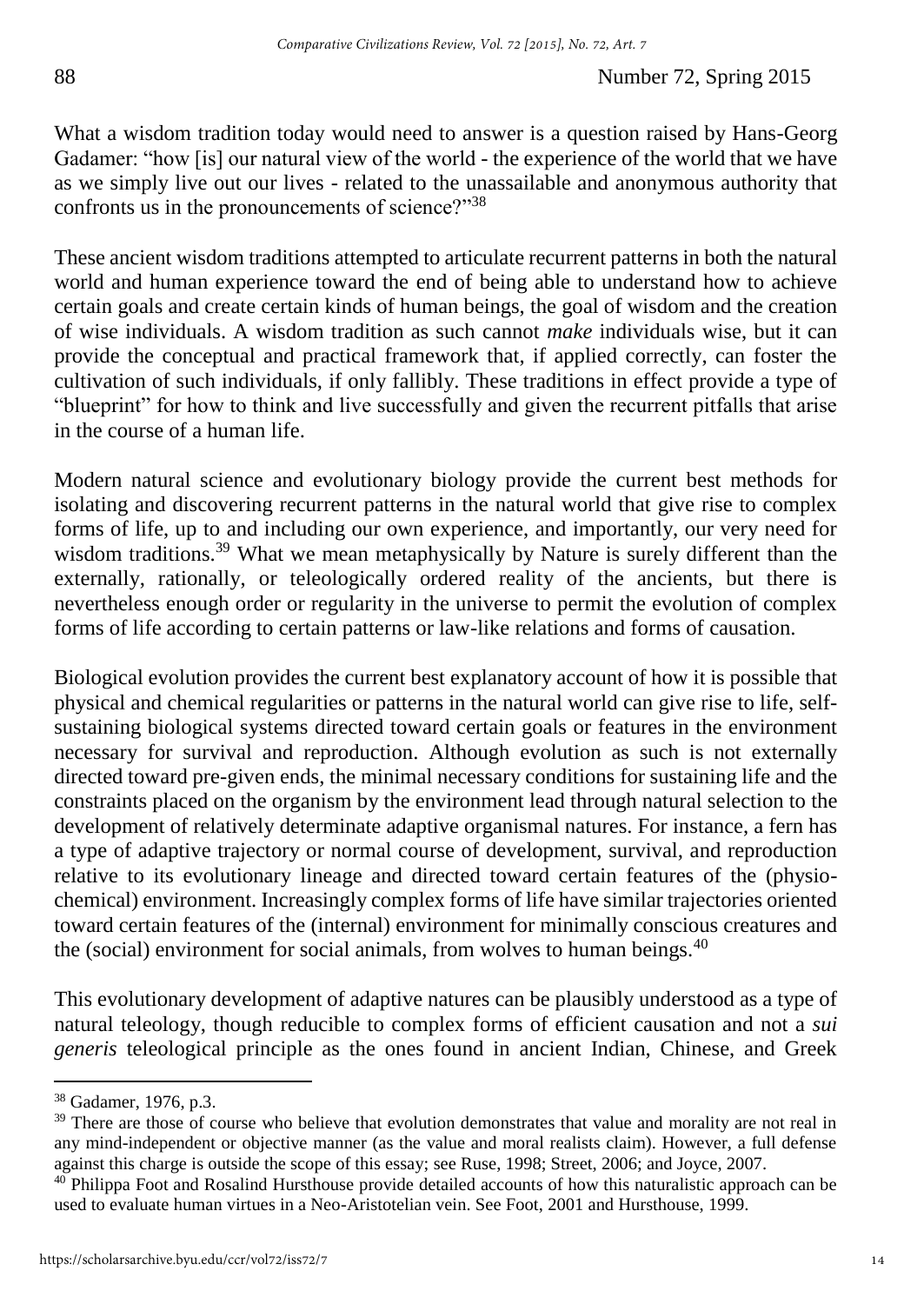traditions.<sup>41</sup> Taking this seriously requires acknowledging that there is a normal trajectory or course of development individually and morally for human beings toward certain ends or goal-states; this is not fundamentally different than other organisms.

This is the naturalistic relationship between ethics and metaphysics. There are thus certain thoughts, feelings, desires, and behaviors that are fitting or natural for us, in part because these certain ways of thinking, valuing, and acting allowed our ancestors to live, survive, and reproduce by fulfilling conditions of life and meeting the demands of the environment.

Flourishing is also made possible as a positivity that supervenes on the maximal state of development, though flourishing itself was likely not naturally selected, because happiness, excellence, and even wisdom are not directly fitness conferring. However, because our cognitive capacities have developed to the extent that we are not driven purely by innate instinct or learned behavior, we may fail to reach these goals if we have not been habituated or educated correctly relative to this normal course, and importantly, when we lack a theoretical and practical framework for connecting our needs and desires to their proper natural ends in the physical and social environments.

Naturalistically interpreted, wisdom traditions operate by providing these kinds of adaptive frameworks, to connect up our needs and desires with their fulfillment in a natural, healthy, and successful way.<sup>42</sup>

This naturalistic proposal is currently suspect either because it is seen as a type of scientistic reductionism or because it runs contrary to a large part of modern forms of philosophical subjectivism<sup>43</sup> and Neo-Platonic and Christian assumptions about supposedly non-natural or supernatural elements of human nature. But there is also a general, Enlightenmentinspired, now mainly post-modern, mistrust of any appeal to nature as the basis for understanding human nature and experience, especially given the aforementioned naturalistic fallacy. This suspicion of naturalism and naturalizing projects is justified to a certain degree, but the problem is not with naturalism as such, but with historical misuses of the method and concept.

Even if human nature and ethics should be understood naturalistically, this does not entail that simply because some act is natural it is therefore ethical; this would indeed be fallacious,

<sup>&</sup>lt;sup>41</sup> This entails a type of teleological or goal-directed causation comes operant. Teleological causation here is a complex form of efficient causation which is not reflective as in humans but results when and because certain actions have been successful relative to the objective conditions for the existence of life to the extent that the goal of biological process guides means for obtaining that end. My account here is indebted to Harry Binswanger's work, *The Biological Basis of Teleological Concepts*.

<sup>&</sup>lt;sup>42</sup> My naturalistic interpretation of wisdom comes close to Mihaly Csikzentimihalyi's own in his essay "Toward an Evolution Hermeneutics: The Case of Wisdom," but I do not make the claim that wisdom was selected naturally in the course of evolution, in part because being wise by itself does not directly enhance fitness. See Csikzentimihalyi, 1995.

<sup>&</sup>lt;sup>43</sup> Beginning with Descartes, modern thinkers who began with philosophical starting point of the subject rejected non-skeptical versions of naturalism (e.g., Hume, Berkeley, Kant).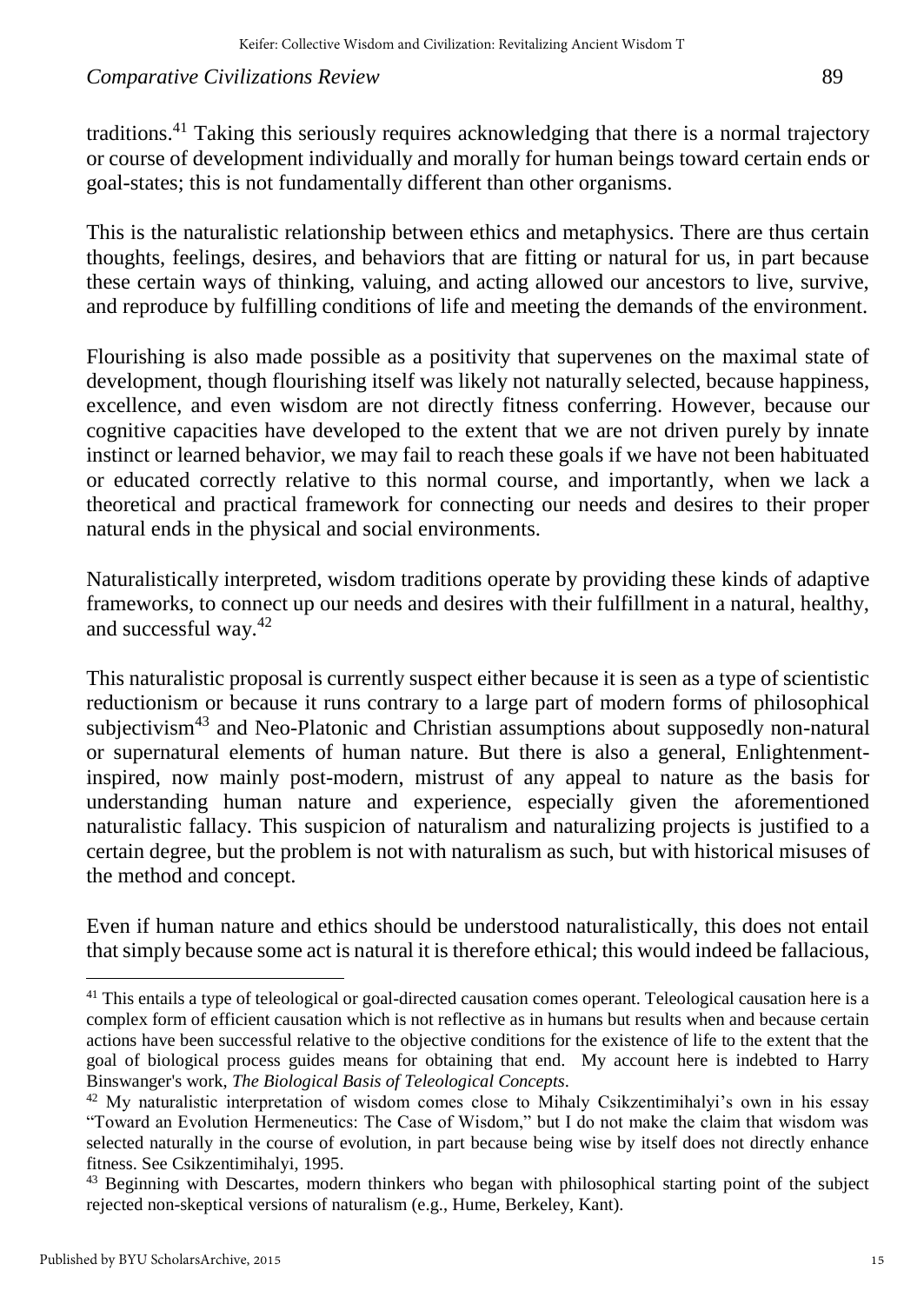just as the claim that simply because we have always thought and acted this way therefore we ought to continue to think and act this way. Neither does this mean that rational reflection and human choice are eliminated, for nothing about nature or reality can *force* us to act in certain ways rather than others and what type of world we want to live in and create requires choice on our part, a choice though that is circumscribed by objective facts about the natural world and human nature, however.

With caution, we can say at the very least that human nature evolved in such a way as to be disposed toward sociality, which means that human beings normally survive, reproduce, and flourish by interacting with and relying on other humans on a regular basis.<sup>44</sup> However, human beings also normally have individual needs and desires that are non- or anti-social in various ways, which must be channeled and met in healthy ways that are cooperative or prosocial.<sup>45</sup> Naturalistically interpreted, morality can be understood as an adaptation for channeling these needs and desires toward cooperative social functioning, whereby individuals are induced to meet their individual needs and desires in light of the reality, needs, and desires of other members of a particular social grouping, say a family, kin group, community, or nation state, etc.

This normally occurs when individual needs and desires become embedded in the needs and desires of other members of the group in specific social relationships (e.g., familial relationships or friendship) or through extended cultural categories (e.g., ethnicity, religion, nationality, etc.). This means that moral development requires cognitive, affective, and conative capacities, as well as the appropriate type of upbringing and habituation, and like all biological processes, this development is subject to disruption, distortion, and even failure.

Nevertheless, human morality and moral development is constituted and constrained by real, objective, or mind-independent facts about human nature, our evolutionary lineage, and the necessary conditions required for social functioning.

Understood in this way, morality is something that human beings do in the same way that flight is something that many birds do, something appropriate for their bird-form of life, and a fully developed human individual will be much like a fully developed tree in bloom that has reached its full potential. This can in turn be understood as a form of ethical naturalism, a combination of philosophical naturalism and moral realism, though again different in

<sup>&</sup>lt;sup>44</sup> This is in contrast to animals that are non-social and only occasionally interact for the sake of reproduction or a one off hunt.

<sup>&</sup>lt;sup>45</sup> For example, the regulation of alimentation ensures that a suitable amount of food is allocated to each member to meet their respective needs, and the regulation of reproduction, coupling, and birth entails a framework for controlling the transmission of genetic material. Now surely much of this process is largely implicit and much of it is also the response to instinctual or stereotyped behavioral predispositions sourced in our primatial and mammalian lineage. But they can and do raise the level of conscious awareness and (critical) rational reflection.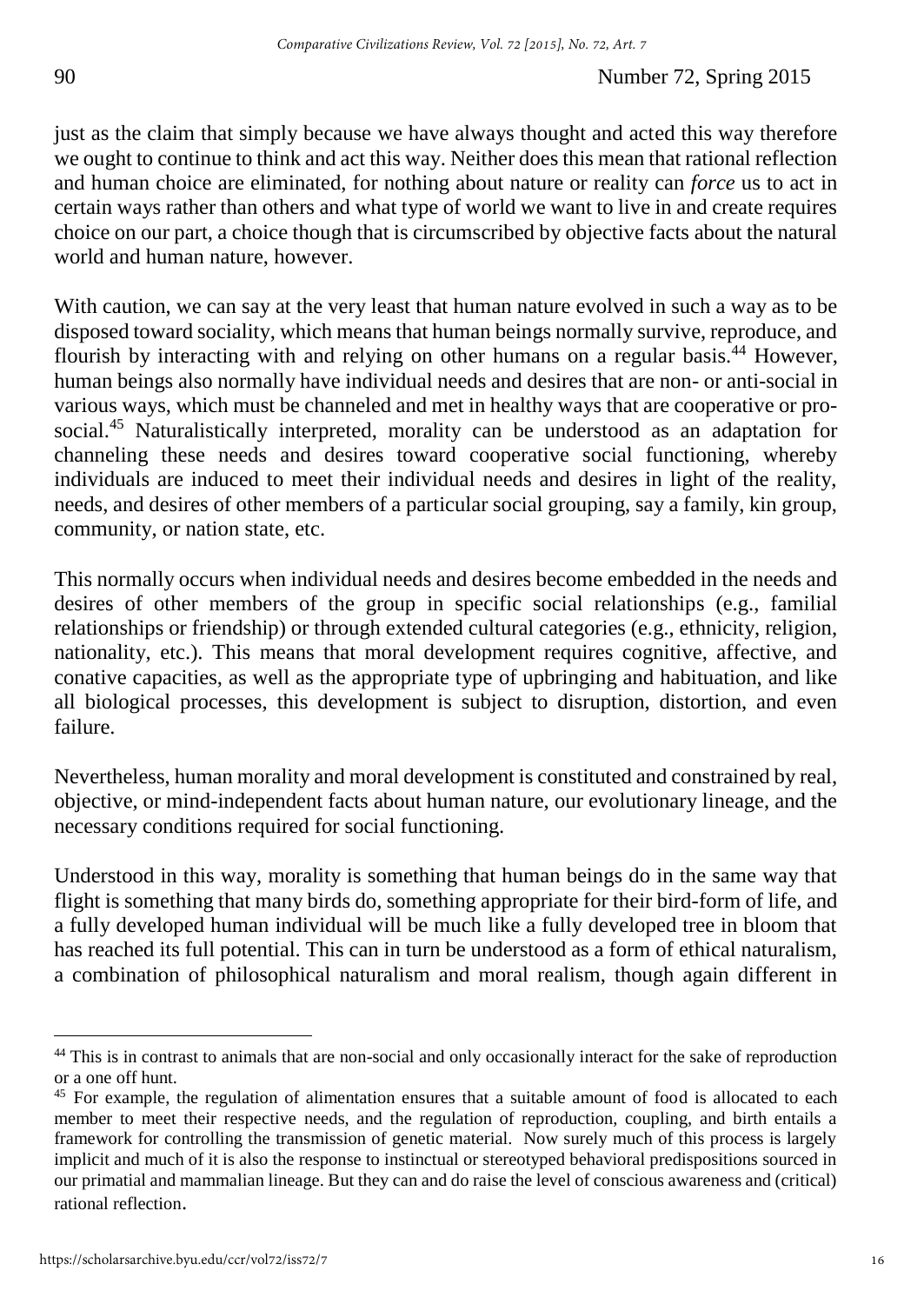many respects from the naturalism and moral realism found in the ancient wisdom traditions of India, China, and Greece.<sup>46</sup>

Even though there are general or universal characteristics of human nature, the social and environmental context in which human beings live can greatly alter the specific form human development and experience take. Context can be so influential that it can even lead to the concealment of these patterns in reality and human nature, if and when we are unable or unwilling to identify with the natural world or choose instead to define ourselves according to social constructs or technological artifacts. This seems to be the case, as when we understand ourselves through the categories of our particular time and place or understand the human mind like a human-made object such as a computer.

To see the effect of social and environmental context on the expression of human nature, we must understand how our contemporary social and environmental context differs from the initial evolutionary context in which our ancestors lived for the majority of our anatomically modern evolutionary lineage.

Anthropological data suggests that for over 200,000 years, anatomically modern human beings lived in small, mobile groups, eventually forming into small hunter-gatherer tribes.<sup>47</sup> In this context, each member of the social group would likely share similar background beliefs, values, interests, and even genetic material with each other. Each member would normally have a reason and interest in cooperating with other members of the group, even if implicit, because individual needs and desires would have been embedded within the needs and interests of others in the social group.

Compare this context to our contemporary one. Take, for example, New York City, a city of over eight million inhabitants, a social context wherein individuals often have vastly different beliefs, values, interests, and genetic backgrounds. In this contemporary setting it is psychologically impossible to know each member of the social group, and consequently, possible that an individual may feel no emotional, moral, or even human attachment to those outside of the scope of direct relationship or the cultural categories which are strongly identified with (e.g., ethnicity/religion/class).<sup>48</sup> Moreover, an individual may have a rational self-interest *not* to cooperate with the needs and interests of others outside of our own group and special relationships. Still worse, an individual may even have a reason to act immorally

<sup>46</sup> There are of course numerous ethical naturalist contemporary thinkers such as Richard Boyd, Nicholas Sturgeon, Peter Railton, David Brink, David Copp, among others. However, these thinkers tend to stop short of relating this contemporary form of ethical naturalism to its antecedents in the ancient wisdom traditions, which in turn leads to an unjustifiable focus on consequential states of affairs and objectifiable psychological states such as desires. What is lost is a focus on the agent-centered dimension of our moral experience, as understood in the background of our evolutionary lineage.

<sup>47</sup> Krebs, 2011, 164-165.

<sup>&</sup>lt;sup>48</sup> This is not to deny that hunter-gatherer societies treated out-groups in a similar manner. Instead, we now live in a singular society that still has multiple tribes and associations, which cause social ills and can cause social unrest. But hunter-gatherer societies were more insulated than ours today, and for this reason, there was an onus placed on the mistrust of outsiders and a justified suspicion toward potential external threats.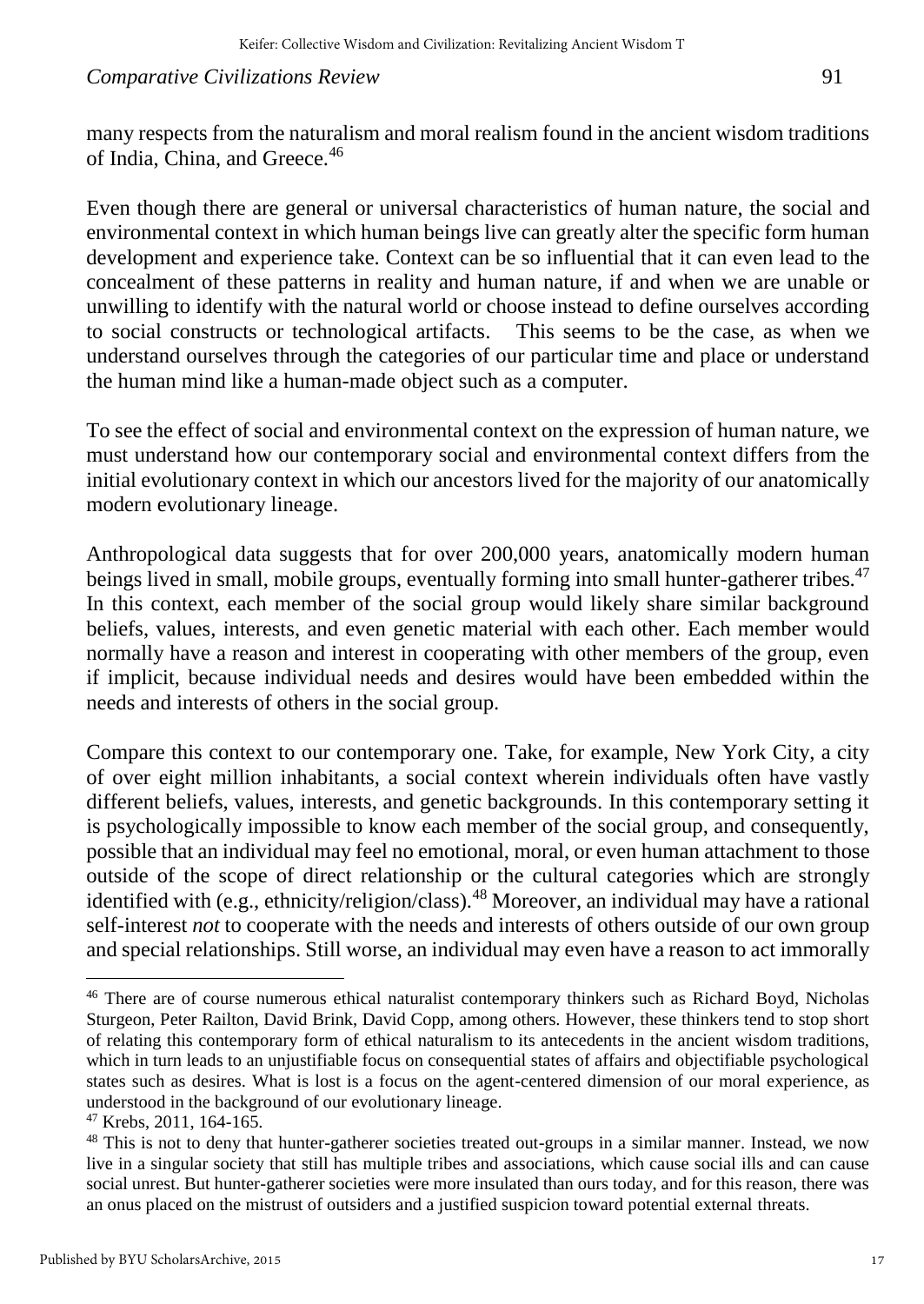(i.e. non-cooperatively), if individual short-term needs and desires can be met at the expense of others whom one does not know and is not related to in any overriding moral sense.<sup>49</sup>

This is but one example that demonstrates that the context<sup>50</sup> in which human beings live and understand themselves can change rapidly owing to technological and social development, which is development that is not necessarily connected with moral development and at times in conflict with it.

Social and technological development lead to a type of "gap" that exists due to the disparity between the more adaptive context in which our ancestors evolved and our contemporary context, which in many ways in maladaptive or leads to maladaptive development and behavior.<sup>51</sup>

This gap can manifest itself in a number of ways, from a normative gap that opens up between our rational self-interest and our interest in cooperation, to an empathy gap that results when various subgroups must live in close proximity, and an authority gap that requires increased levels of internalized authority in a context with increasingly less direct authority control and intervention in private life.

All of these gaps result from the sheer size and complexity of social settings and can lead to maladaptive, immoral, and unsuccessful thought and action unless filled. Even capacities that were adaptive in the initial context may become maladaptive in another; for example, the human ability to identify with a particular group or culture provides a basis for social integrity and cooperation in one context, and in another, is the indirect source of ethnocentrism, xenophobia, and racism. This is similar to the way in which we evolved with the adaptive craving for sugar, salt, and fat and now are in an environment with an abundance of these things with the result that we have maladaptive behaviors and an obesity epidemic.<sup>52</sup>

 $\overline{a}$  $49$  An individual may nevertheless have a vested long-term interest and reason to cooperate, even with those with whom there is no relatedness, but human beings also have a psychological tendency to prioritize the shortterm over the long-term, even if this is in some sense irrational, or at the very least, imprudent.

<sup>&</sup>lt;sup>50</sup> We should expect, for example, a society that lives in a desert environment to place a priority on specific values and define specific actions as immoral; for example, the theft of water in a harsh environment must be treated with a harsher punishment or prohibition than in an environment with abundant water. A population in an artic environment will also vary accordingly. But because of certain objective constants (physical, chemical, and biological regularities) certain values will remain constant and be true, for all intents and purposes, in all socially possible environmental contexts.

<sup>&</sup>lt;sup>51</sup> This truth can be understood on the physiological level as well. Human beings evolved in an environmental context wherein highly caloric forms of sugar, salt, and fat were rare. Today and through technology, such food is widely available and this context stimulates and evolved predisposition we have leading to the obesity epidemic now increasingly spreading the globe, in both industrialized and developing nations.

 $52$  Factors such as genetics, poverty, and urbanization also contribute to this epidemic. My remarks refer to the evolved motivational system that induces us to desire sugar, salt, fat in the first place that, when combined with a particular environment, can lead to maladaptive, unhealthy, and deadly results.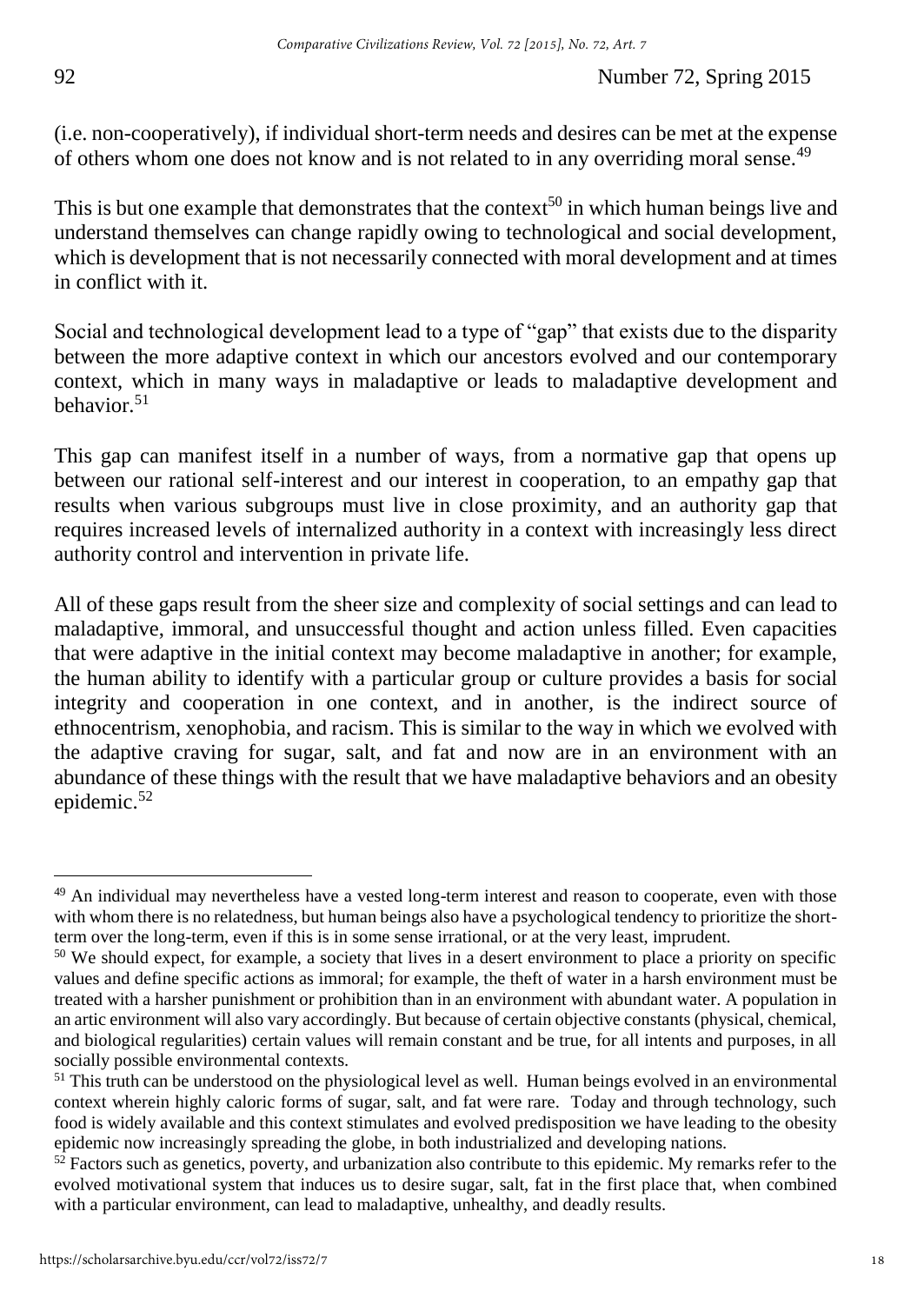These gaps can and must be bridged even though they can never be completely closed because they result from the structural differences in the size and complexity of a society.

However, these gaps can be filled or bridged through orienting frameworks, skill sets, and education that can enable individual to cope with the challenges of living a successful human life given the particularities of our contemporary context. But these gaps are not new and have existed since the development of agriculture, which enabled human beings to live in highly populated, fixed location cities. These gaps existed in the social setting of these ancient wisdom traditions and part of their implicit function was to compensate for and mitigate their danger to social order, harmony, and civilization in every sense of the word.

Ethnicity, religion, and nationality are well-known categories that function by organizing individuals under a common category and group identity, but unfortunately they can lead to conflict rather than cooperation when there is no common ground or shared life between competing categories; a cursory glance at human history or the world today demonstrates this.

We are in many ways currently still using categories and ways of thinking and acting that worked and made sense in one context, but are now unintelligible, obsolete, and even damaging. Indeed, many of the moral problems we face today are due to the fact that often people are stuck using categories that are maladaptive in our context or identify themselves by contingent characteristics or socially constructed concepts that emphasize the differences between us rather than a common ground beyond all religion, ethnicity, and nationality.

Still worse, we are also heir to a mishmash of outdated and often mutually exclusive moral frameworks that cannot change and adapt to meet the demands of the contemporary world.

But what this aspect of human nature shows is that the physical and social environmental context can change the way in which human beings think and live in relation to each other. That is, human nature is only relatively determinate and not static or fixed, and this means that changing the environment in which we live can develop our capacities in different ways to meet the differing demands of our contemporary society in adaptive ways (i.e. pro-social ways). This requires a category that spans the gulf of difference, one beyond creed, color, or flag that emphasizes a shared or common form of life, despite superficial appearances to the contrary.

Collective wisdom amounts to reflection on the category of human being as such, through the specific concept of human nature, which in effect is reflection on the shared common ground of human experience. Collective wisdom is a process of becoming explicitly aware of and articulating the cognitive, affective, and conative patterns that we initially follow only implicitly and without reflection.

This enables an individual to understand what something like a need or desire or belief is as such, what function it has, and thus which needs, desires, and beliefs should be identified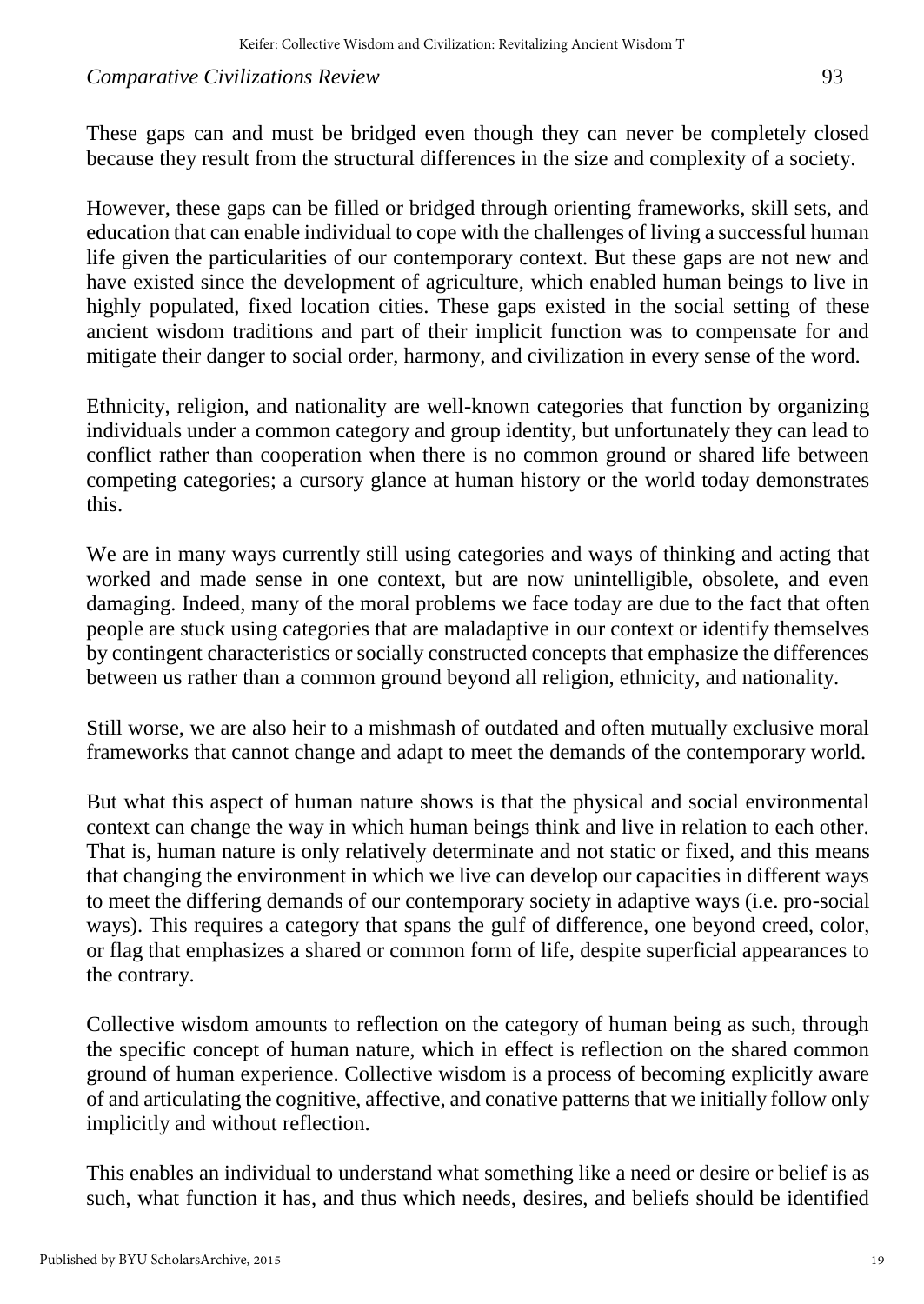with as appropriate, fitting, or natural for creatures like us and which are not (given the context in which we find ourselves).

In effect, the wise and civilized individual is one who is able to mentally and practically fill the gaps by mentally and practically *simulating* the conditions of our initial evolutionary context (i.e. by thinking and acting *as if* we are all brothers and sisters, one big tribe, or really all the same). This simulation is ultimately limited by our psychological and emotional capacities, as well as our justified commitments to our close friends and family, but it can allow us to compensate for the difference between our contemporary context and our initial evolutionary one.

We can to an extent correct for the fact that we are now like the same species of fish taken from multiple independent rivers and placed in the same aquarium, one filled with artificial behaviors, plants, and rocks taken to be natural state, and haunted by leftover habits and prejudices from our respective rivers that no longer work given the demands of a diverse, pluralistic, and globalized aquatic life.

A collective wisdom tradition today would be concerned with what type of selfunderstanding and skill set are required to live a successful human life as such and given the particularities of the context in which we find ourselves.

This calls for reference to and a prioritization of human nature, the *only* category that cannot be rendered completely obsolete, the only one beyond the particularities of religion, ethnicity, and nationality. Such an emphasis on human nature, however, differs from a type of universal humanism, as an emphasis on and respect for humanity *as such*, for a 'human' or 'humanity' as such and without condition does not actually exist, as there is no such thing as a bare particular.

But it is possible that we can each come to think of ourselves *first* as human animals, natural beings with a specific human nature, *before* thinking of ourselves as Asian or White, Jewish or Muslim, and American or Chinese, etc. A wisdom tradition in effect enables us to change our environmental context, and indirectly the expression of human nature, by changing the available categories and concepts through which we think and live.

And it is by having a common form of life and common way of understanding ourselves that we can be able and *willing* to cooperate with each other, despite surface-level differences and distinctions.

Putting this into practice and living out the relationship between ethics and metaphysics of course requires concomitant institutional<sup>53</sup> and pedagogical mechanisms for transmitting

<sup>53</sup> Jonathan Turner provides an important analysis ways in which social institutions serve the end of social order. For my purposes, any successful wisdom tradition must be able to influence, inform, or create social institutions to exemplify and reproduce the tenets of the tradition; see Turner, 1997.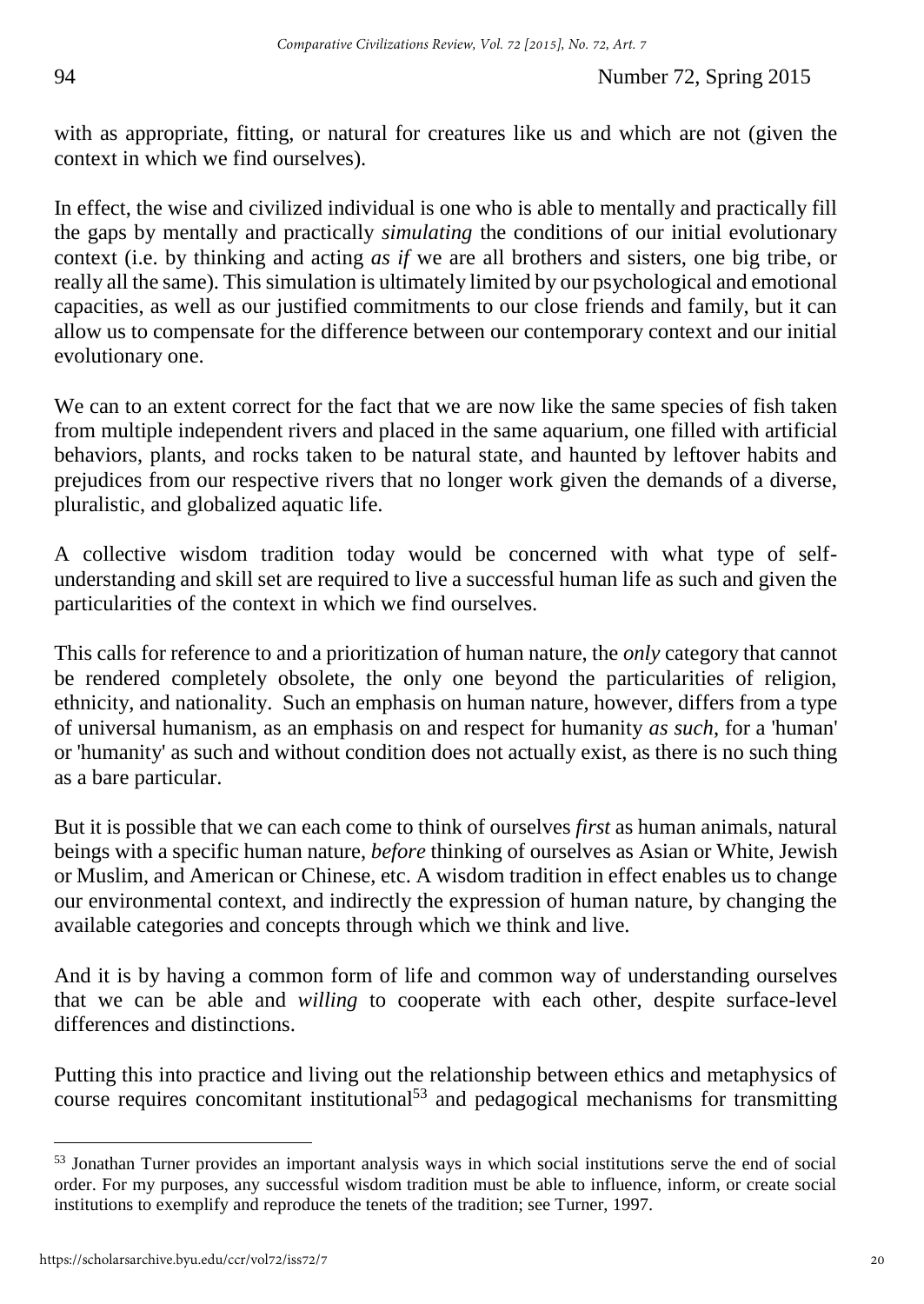and reproducing the self-understanding and skill set required for this way of life in subsequent generations. But ideally this would take the form of compensating and correcting for the ways in which historical baggage and our contemporary context disposes us to maladaptive and uncooperative thoughts and actions.

The goal is a society that best approximates or simulates the conditions of adaptive contexts, in form rather than content, which would be a situation wherein individuals have a rational self-interest in cooperating with other members of the social group, and perhaps more importantly, actually feel moral sentiments and have moral desires toward others in the appropriate contexts and despite empathetic barriers.

What we would need to create is a social and environmental context that is as adaptive as possible given the physical and psychological limits of human nature, that is, one that cultivates the higher or more cooperative capacities and dispositions that we have and that channels the more basic, non- and anti-social capacities and dispositions that we all normally have in healthy ways. But this is exactly what the ancient wisdom traditions were attempting to do, though differing in the specifics, owing to the differences in environmental and cultural context. This in effect creates a new type of culture, one that applies to each human, which is not reducible to a particular religion, ethnicity, or nationality.

What we need to acknowledge, and what the ancient wisdom traditions recognized, is that we *cannot* fundamentally change what we are, perhaps I should say "yet," but we *can* be honest about our situation, and design belief systems, conceptual frameworks, educational modules, and traditions that work *with* rather than *against* our human nature. Part of this requires acknowledging rather than denying human nature, for human nature is not intrinsically evil or fallen or in any way unnatural as such but only in certain contexts and if we let social settings degrade to that point morally.

Now there can be no guarantee that civilization as a type of moral complexity may not be decreased or destroyed, that social and technological development may not actually lead to more complex and pervasive forms of immorality. Nothing about the nature of reality or human nature can force us to be wise or civilized. This requires choice, but civilization in the moral sense is a very fragile and precious thing that is worth saving and collective wisdom is our best chance to create, maintain, and develop it.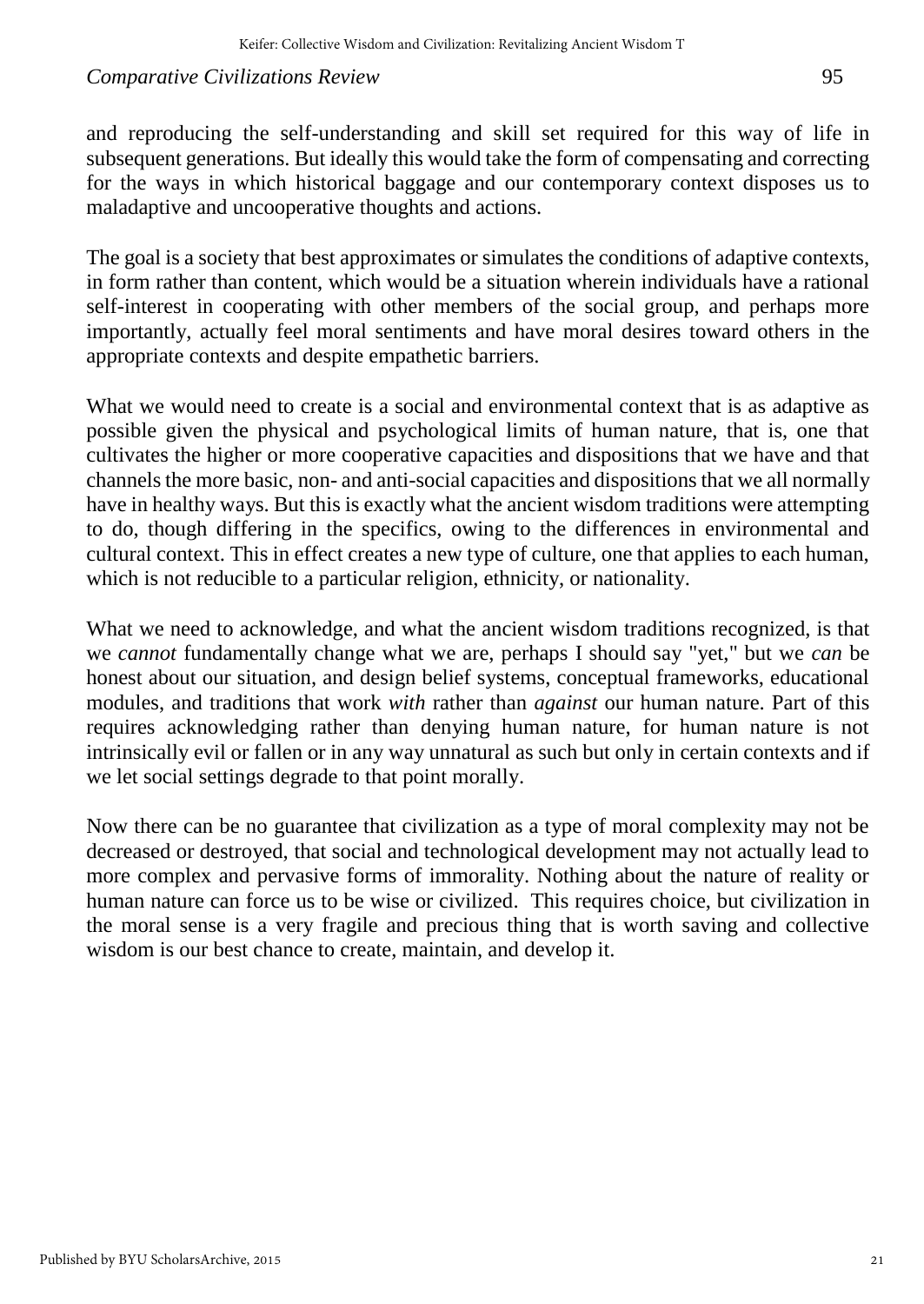## **Bibliography**

- Aristotle. 1941. *The Basic Works of Aristotle*. Ed. Richard McKeon. New York: Random House.
- Aristotle. 1999. *Nicomachean Ethics*. Trans. Terrance Irwin. New York: Hackett Publishing.
- Ayer, A.J. 1936. *Language, Truth and Logic*. 2nd ed. 1952. Mineola, NY: Dover Publications.
- Binswanger, H. 1990. *The Biological Basis of Teleological Concepts*. 1976. Los Angeles, CA: The Ayn Rand Institute Press.

Blackburn, S. 1993. *Essays in Quasi-Realism*. New York: Oxford University Press.

- Bonhöffer, A. 1894. *Die Ethik des Stoikers Epictet*. Stuttgart: Ferdinan Enke.
- Brink, D. 1989. *Moral Realism and the Foundations of Ethics*. New York: Cambridge University Press.
- Broadie, S. 2010. "The Ancient Greeks." *Oxford Handbook of Causation*. eds. Helen Beebee and Chirstopher Hitchcock. New York: Oxford University Press.
- Collinson, D. 2000. *Fifty Eastern Thinkers*. London: Routledge.
- Confucius. 1971. *Confucian Analects, the Great Learning, and the Doctrine of the Mean*. tras. James Legge. Minaeloa, NY: Dover Publications.
- Csikszentmihalyi, M. 1995. "Toward an Evolutionary Hermeneutics: The Case of Wisdom." *Rethinking Knowledge*: *Reflections across the Disciplines*. Goodman, Robert F. and Walter R. Fisher eds. Albany: State University of New York Press. 123-147.
- Foot, P. 2001. *Natural Goodness*. Oxford: Clarendon Press.
- Gadamer, H-G. 1976. *Philosophical Hermeneutics*. Trans, David E. Linge. Berkeley, CA: University of California Press.
- Gibbard, A. 2003. *Thinking How to Live*. Cambridge, MA: Harvard University Press.
- Graham, A.C. 2002. "The Background of the Mencian [Mengzian] Theory of Human Nature." *Essays on the Moral Philosophy of Mengzi*. Ed. Xiusheng Liu and Philip J. Ivanhoe. Indianapolis: Hackett Publishing.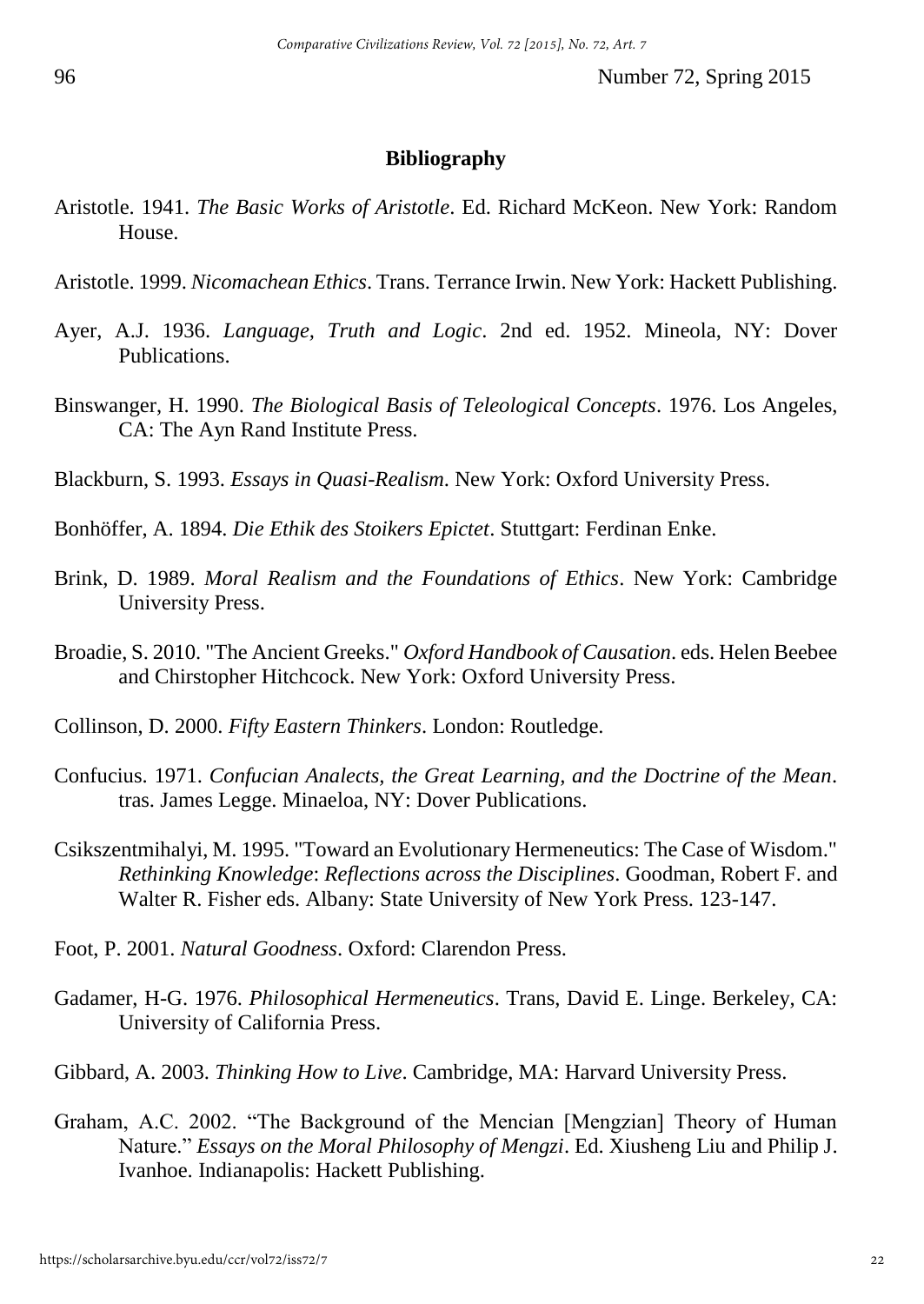- Griffith, T.H. trans. 2004. *The Hymns of the Rigveda*. ed. J.L Shastri. New Delhi: Motilal Banarsidass.
- Harman, G. 1977. *The Nature of Morality*. New York: Oxford University Press.
- Harris, R.B. Ed. 1981. *Neoplatonism and Indian Thought*. Albany: SUNY Press.
- Huang, S. 1999. *Essentials of Neo-Confucianism: Eight Major Philosophy of the Song and Ming Periods*. Westport, CN: Greenwood Press.
- Hursthouse, R. 1999. *On Virtue Ethics*. Oxford: Oxford University Press.
- Inwood, B. 2009 "Why Physics?" *God & Cosmos in Stoicism*. Ed. Ricardo Salles. New York: Oxford University Press.
- Joyce, R. 2001. *The Myth of Morality*. New York: Cambridge University Press.
- Krebs, N. 2011. *The Origins of Morality*. New York: Oxford University Press.
- Lao Tzu. 2008. *Tao Te Ching*. Trans. James Legge. Baltimore, MD: Metro Books.
- Lefkowitz, M. 1997. *Not Out of Africa: How "Afrocentrism" Became An Excuse to Teach Myth as History*. New York: Basic Books, 1997
- Long, A.A. & D.N. Sedley. Eds. 1987. *The Hellenistic Philosophers*. vol 1. Cambridge: Cambridge University Press.
- Mackie, J.L.1977. *Ethics: Inventing Right and Wrong*. New York: Penguin Books.
- Plato. 1964. *The Collected Dialogues of Plato.* Trans. Hamilton, E. and H. Cairns New York: Pantheon Books.
- Rainey, Lee Dian. 2010. *Confucius & Confucianism*. Malden, MA: Wiley-Blackwell Publishing.
- Ruse, M. 1998. *Taking Darwin Seriously*. New York: Prometheus Books.
- Sastri, P. S*.* 1976. *Indian Idealism*: *Epistemology & Ontology*. vol. II. Dehli: Bharatiya Vidya Prakashan.
- Seneca. 1969. *Seneca: Letters from a Stoic*. Trans. Robin Campbell. London, England: Penguin Books.